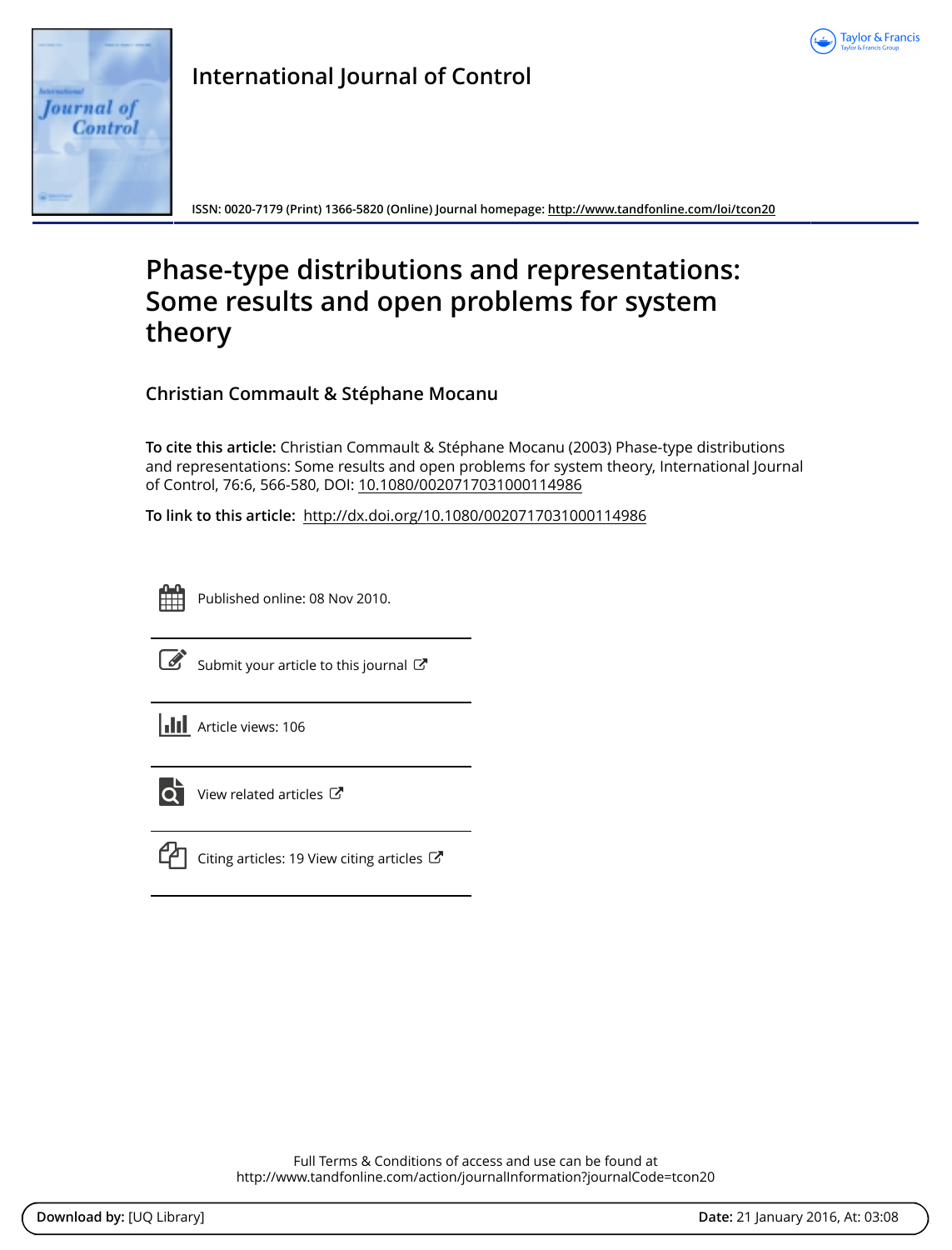# Phase-type distributions and representations: some results and open problems for system theory

CHRISTIAN COMMAULT†\* and STEPHANE MOCANU†

In this paper we consider phase-type distributions. These distributions correspond to the random hitting time of an absorbing Markov chain. They are used for modelling various random times, in particular, those which appear in manufacturing systems as processing times, times to failure, repair times, etc. The Markovian nature of these distributions allows the use of very efficient matrix based computer methods for performance evaluation. In this paper we give a system theory oriented introduction to phase-type distributions. We concentrate mainly on the representation problem which consists of finding a Markov chain associated with some phase-type distribution. This is a realization problem in the sense of system theory with a lot of links with the classical linear system theory but also with a number of constraints which make the problem harder but more interesting. Indeed this problem has strong connections with the positive realization problem in control theory. The paper recalls known results, gives some new results, and points out the main remaining problems.

## 1. Introduction

In this paper we deal with phase-type distributions and their representations. A phase-type distribution (PH-distribution) is the distribution of the time to absorption in a finite state absorbing Markov chain. The underlying Markov chain is called a representation of the distribution. Phase-type distributions appeared as a generalization of the exponential distribution. They allow a better modelling of positive random variables, and in particular random times. Moreover they preserve the Markovian nature of the model which is crucial for tractable computations for performance evaluation. The interest in using representations with several stages has been recognized for a long time (see Erlang 1917, Jensen 1949), and a lot of special structures have been proposed until the general definition which was given in Neuts (1975). In queuing theory specific algorithms have been developed for queues in which interarrival times and/or service times are PH distributed (Neuts 1981, Latouche and Ramaswami 1993).

The aim of this paper is to motivate the interest of control and system theory communities towards PH-distributions and representations. This interest should result, on one hand, from the fact that their domain of potential applications in modelling, performance evaluation, control of production and communication systems is now considered as intersecting our field of expertise. On the other hand, the relationship between the Laplace transform of the probability density function of a PH-distribution and a corresponding represen-

tation is very similar to the relationship between a transfer function and a corresponding state space representation. The PH-representations are then a special form of state space representations but with particular constraints on the Markov generators (Berman and Plemmons 1994). This induces a realization problem which is far from being a trivial extension of the classical linear realization problem. In particular the problem of finding the minimal order of a representation for a given PH distribution is still open. The PH-representation problem is indeed strongly connected with the positive realization problem which received a great deal of attention in the last decades in control theory, see Farina and Rinaldi (2000) for an up-to-date survey on this field. The power of modelling with canonical PH-representations and the equivalence between representations also needs a lot of further investigation. Even for the low order representations only specific cases have been completely studied. It would be of interest, for example, to fully understand the order three representations since they probably have the same importance for PH-distributions as second order systems do for classical linear systems. In summary, this is a problem with applications we are interested in, which uses tools which are familiar to us, and with a lot of interesting open questions. Why abandon it exclusively to probabilists?

This paper is not a survey of PH-representation theory. It intends to introduce the main definitions and concepts which are useful to understand this theory. It recalls a number of known results concerning mainly the representation problem in two directions: first, general properties of representations which may help in finding a representation for a given PH-distribution, and second, the particular cases which are completely solved. We point out the open problems and state a set of problems and conjectures concerning partial results. We particularly insist on the structural aspects

Received 6 December 2002.

<sup>\*</sup> Author for correspondence. e-mail: commault@lag. ensieg.inpg.fr

<sup>{</sup>Laboratoire d'Automatique de Grenoble UMR 5528, INPG-CNRS-UJF, ENSIEG-BP 46, 38402 Saint Martin d'Hères Cedex, France. e-mail: mocanu@lag.ensieg.inpg.fr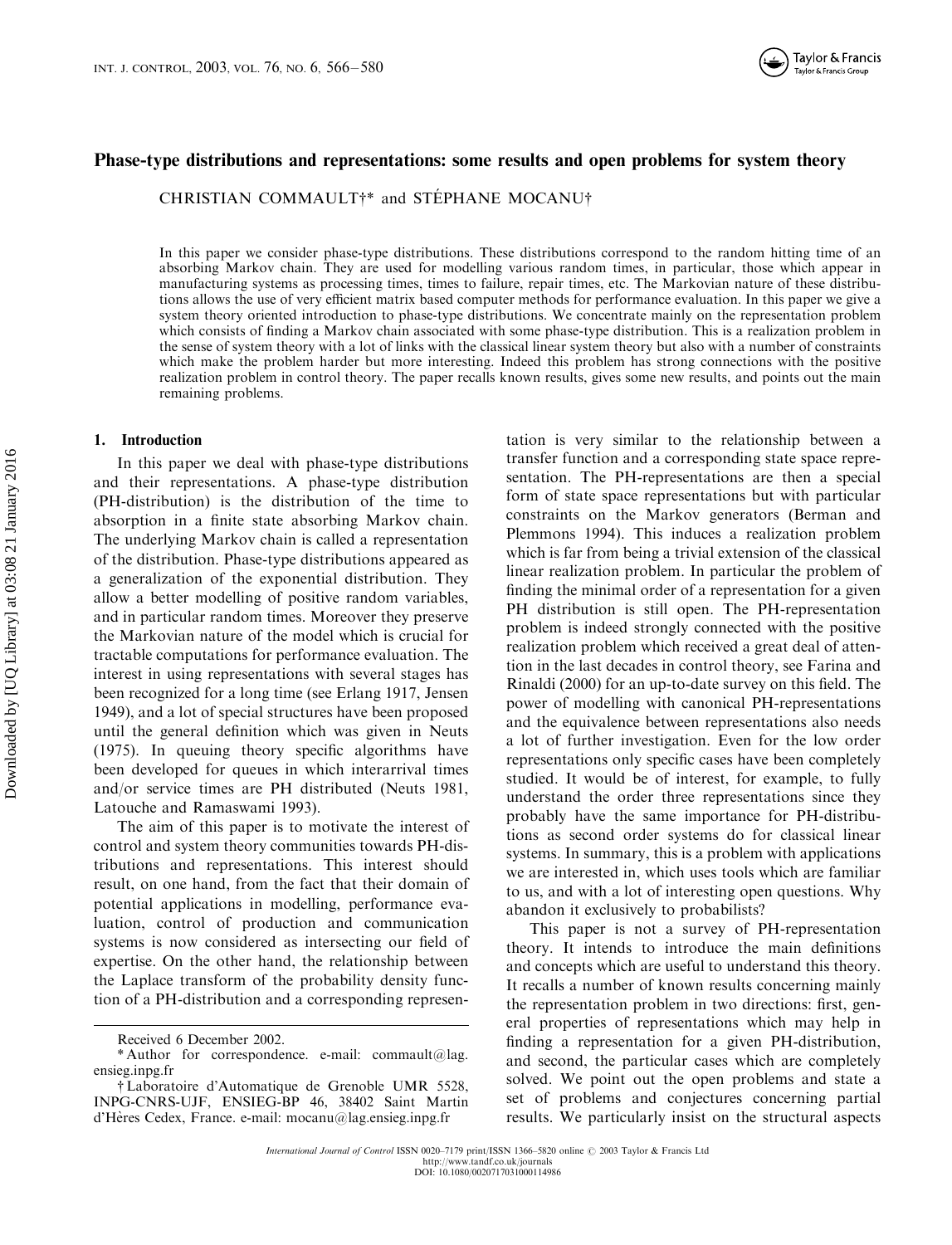of the problem and on the properties of the graph of the representation. The notion of cyclicity is particularly emphasized. We also present a result which states that the PH-representation problem and the positive realization problem are essentially the same. This opens the way for a fruitful cross-fertilization between these two fields in the future. This paper is complementary with O'Cinneide (1999) which is written with a more probabilistic point of view and also contains a number of conjectures on PH-distributions.

The paper is organized as follows. In  $\S 2$  we recall the definitions of PH-distributions and representations, we illustrate them by a simple reliability example and give two fundamental characterization theorems for PH-distributions. Section 3 contains new results which show that the PH-representation problem and the positive realization problem in control theory are essentially the same problem. In §4 we recall some general properties of representations which concern the eigenvalue locations, the probabilistic properties of the associated distribution, and some structural aspects. Section 5 reviews some canonical forms which were introduced as progressive extensions of the exponential law. In  $§ 6$ we give some representation theorems and focus on the cases where there exists a representation whose order is the degree of the denominator of the Laplace transform of the distribution. In  $\S 7$  we deal with the important role which is played by cyclicity in the representation problem. Some concluding remarks and perspectives end the paper.

# 2. Definitions and characterizations

In this section we present the main definitions concerning phase-type distributions and phase-type representations. We illustrate this material with a simple example. We then give two characterization theorems for phase-type distributions.

#### 2.1. Definitions and an example

The first systematic approach to the study of PHtype distributions was presented by Neuts (1981). The definition presented here follows Neuts definition.

**Definition 1:** A phase-type distribution is the distribution of the absorption time in a finite state absorbing Markov chain.

In the following we will only consider continuous time Markov chains, but all the definitions and results have their natural discrete time counterparts. Consider now a Markov chain with  $(n + 1)$  states, the first *n* states being transient and the last one absorbing. This Markov chain is governed by a state equation as

$$
\begin{aligned}\n\dot{\bar{x}}(t) &= \bar{x}(t)Q \\
\bar{x}(0) &= \overline{\alpha}\n\end{aligned}
$$
\n(1)

where the *i*th component of the row vector  $\bar{x}(t)$  is the probability of being in state i at time t. The vector  $\overline{\alpha}$ represents the initial probability distribution and is a stochastic vector. The  $(n + 1) \times (n + 1)$  matrix Q represents the infinitesimal generator of the Markov process and can be partitioned as

$$
Q = \begin{pmatrix} T & v \\ 0 & 0 \end{pmatrix} \tag{2}
$$

 $T_{ii} \ge 0$  for  $i \ne j$ ,  $i = 1, \ldots, n; j = 1, \ldots, n$ , is the transition rate from state *i* to state *j*.  $v_i$  for  $i = 1, \ldots, n$ , represents the transition rate from state  $i$  to the absorbing state. Due to the special structure of a Markov generator we must have  $v = -T\vec{1}$  where  $\vec{1}$  is the *n* dimensional column vector whose entries are all equal to one. The assumption that the first  $n$  states are transient implies that the matrix  $T$  is non-singular. This matrix is called a PH-generator. From now on we will assume that  $\bar{\alpha} = (\alpha, 0)$  where  $\alpha$  is *n* dimensional. This means that we assume that the probability of being in the absorbing state at time 0 is 0. This is for the sake of simplicity but it implies no real loss of generality. The pair  $(\alpha, T)$  is called a representation of the corresponding distribution which is denoted by  $PH(\alpha, T)$ . We will also denote  $\bar{x}(t) = (x(t), \bar{x}_{n+1}(t))$ . It is easy to see that the distribution function of the random time to absorption, is in fact the function  $\bar{x}_{n+1}(t)$ . The probability density function of the absorption time,  $f(t)$ , is then its derivative  $f(t) = \dot{\bar{x}}_{n+1}(t)$  and can be read from the state equation

$$
\dot{x}(t) = x(t)T
$$
  
\n
$$
f(t) = \dot{\bar{x}}_{n+1}(t) = x(t)v
$$
\n(3)

Up to a transposition, these equations are very similar to our classical linear state space equations. The solution is then  $f(t) = \alpha e^{tT} v$ . We will also frequently make use of the Laplace transform of  $f(t)$  that we will denote by  $\tilde{f}(s)$ .  $\tilde{f}(s) = \alpha (sI - T)^{-1}v$ , where I denotes the order n identity matrix. In the sequel, we will for short say, Laplace transform of a distribution to mean the Laplace transform of the probability density function of the distribution. Again this function has the familiar aspect of the transfer function of a single input–single output (SISO) linear system. The order of a representation is the number of transient states of the Markov chain which is the dimension of the matrix T. Let  $f(s)$ be the Laplace transform of a PH-distribution and  $f(s) = p(s)/q(s)$ , where  $p(s)$  and  $q(s)$  are coprime polynomials. We call the *degree* of the distribution the polynomial degree of  $q(s)$ . Obviously, for any PH repre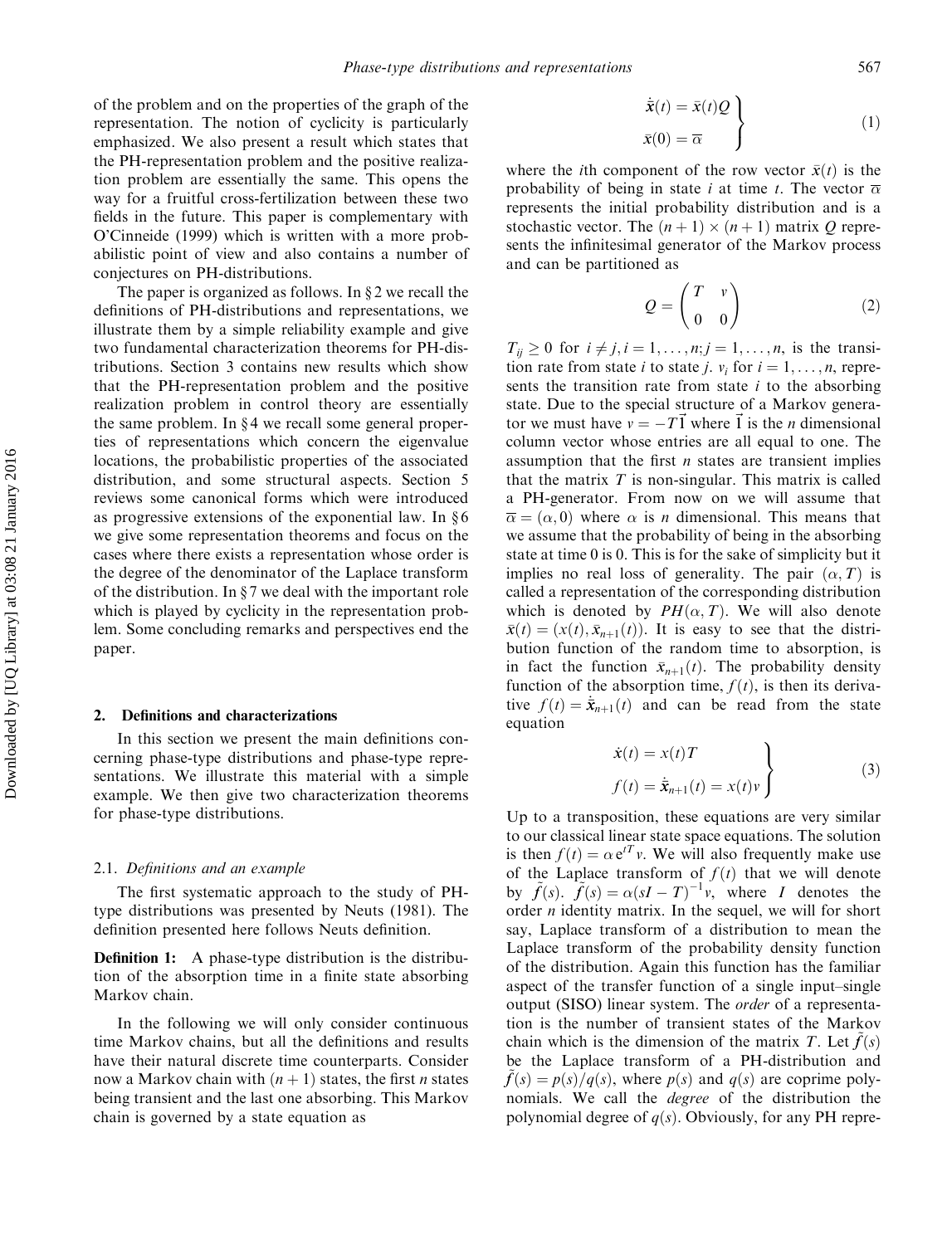sentation the order is greater than or equal to the degree of the corresponding distribution. But, contrary to what happens for standard linear systems, given a PH-distribution there generally does not exist a representation of order equal to the degree of this distribution. Let us recall the constraints of the problem at hand compared to the usual linear system model used in control.

 $\bullet$  The non-singular matrix T represents an infinitesimal generator, then

$$
T_{ij} \ge 0 \quad \text{for } i \ne j, \quad i = 1, \dots, n, \text{ and } j = 1, \dots, n
$$
\n
$$
\sum_{j=1}^{n} T_{ij} \le 0 \quad \text{for } i = 1, \dots, n
$$
\n
$$
(4)
$$

• The *v* vector is defined as

$$
v = -T\vec{1} \tag{5}
$$

. The initial probability distribution is a stochastic vector, that is :  $\alpha_i \geq 0$  for  $i = 1, \ldots, n$  and

$$
\sum_{i=1}^{n} \alpha_i = 1 \tag{6}
$$

It is known that a lot of qualitative properties of Markov chains can be obtained from the study of their graphs. The graph representation will thus be a very important tool for our study of phase-type representations. To a phase-type representation  $(\alpha, T)$  we associate a directed graph  $G(\alpha, T)$ , where the set of vertices is composed of  $(n + 2)$  elements. The vertices  $1, \ldots, n+1$  correspond to the states of the representation. The vertex 0 is a dummy vertex corresponding to the initial state. There exists an edge  $(i, j)$ ,  $i \neq j$ , if  $T_{ii} \neq 0$  for  $i = 1, \ldots, n; j = 1, \ldots, n$ . There exists an edge  $(i, n + 1)$ , if  $v_i \neq 0$  for  $i = 1, \ldots, n$ . There exists an edge  $(0, j)$ , if  $\alpha_i \neq 0$  for  $j = 1, \ldots, n$ . To each vertex i for  $i = 1, \ldots, n$ , we associate its outgoing rate  $(-T_{ii})$ . To each edge  $(0, i)$  for  $i = 1, \ldots, n$ , we associate the probability  $\alpha_i$ . To each edge  $(i, j)$  for  $i \neq j$ , and for  $i = 1, \ldots, n, j = 1, \ldots, n$ , we associate the routing probability  $p_{ij}=-T_{ij}/T_{ii}$ . To each edge  $(j, n+1)$ ,  $j = 1, \ldots, n$ , we associate the absorption probability  $p_{j,n+1} = -\nu_j/T_{jj}.$ 

A representation in which graph all the state vertices are connected to the initial vertex and to the absorbing vertex is called irreducible (Neuts 1981). It is obvious that, when it is not the case, the representation may be simplified and the corresponding states discarded without altering the distribution.

Example 1: Let us now present an example to illustrate the previous definitions. A highly reliable system is composed of three identical machines. Only one machine works at a time. When a machine fails another one begins to work, if there is a machine in working order. Each machine has a Time to Failure which is exponentially distributed with rate  $\lambda$ . When the repairer is working on it, a machine has a Repair Time which is exponentially distributed with rate  $\mu$ . There is a single repairer, moreover he is rather lazy and begins repairs only if there are at least two machines down. When he is working, the repairer works until all the down machines are repaired. The system is in total catastrophic breakdown when all machines are down.

We are interested in the time between the initial situation when all the machines are in working order, and the total breakdown.

To model this problem recall that a situation which has a duration which is exponentially distributed corresponds to a markovian state. We are then able to list the states of the system:

- State  $x_1$ : the three machines are in working order, one is operating.
- State  $x_2$ : two machines are in working order, with one operating.
- State  $x_3$ : one machine is in working order, with one operating. The repairer is repairing one of the down machines.
- State  $x_4$ : two machines are in working order, with one operating. The repairer is repairing the down machine.
- State  $x_5$ : the three machines are down. This is our absorbing state.

The time we are interested in is therefore phase-type with representation  $(\alpha, T)$  where

$$
T = \begin{pmatrix} -\lambda & \lambda & 0 & 0 \\ 0 & -\lambda & \lambda & 0 \\ 0 & 0 & -(\lambda + \mu) & \mu \\ \mu & 0 & \lambda & -(\lambda + \mu) \end{pmatrix}
$$
 (7)  

$$
\alpha = (1, 0, 0, 0)
$$

If we assume that  $\lambda = 1$  and  $\mu = 10$ , the probability density function is

$$
f(t) = 0.0028 e^{-14.251 t} + 0.0133 e^{-7.481 t}
$$

$$
- 0.0638 e^{-2.221 t} + 0.0477 e^{-0.0465 t}
$$

and its Laplace transform is

$$
\tilde{f}(s) = \frac{s+11}{s^4 + 24s^3 + 156s^2 + 244s + 11}
$$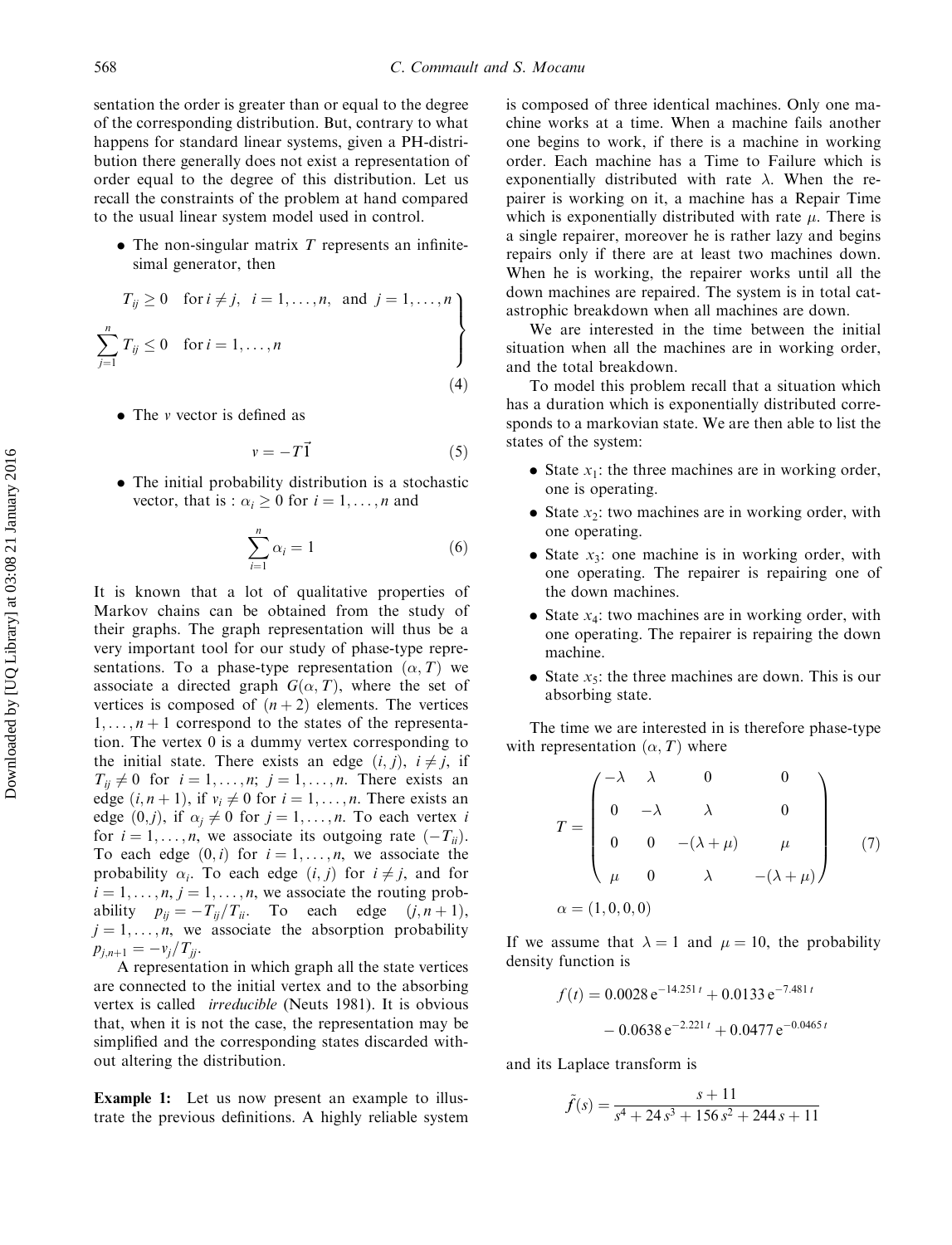

Figure 1. Graph of the Markov chain in Example 1.

Figure 1 shows the graph associated with this Markov chain. The 'dotted' node in the graph corresponds to the initial state of the chain. To the final state of the chain is associated the 'shaded' node in the graph. If  $(i, j)$  is the unique outgoing edge from the state  $i$ , then obviously  $p_{ii} = 1$  and the weight is omitted in the graph.

#### 2.2. Characterization theorems

We recall in this subsection some characterization theorems for phase-type distributions and comment on their consequences. The fundamental characterization theorem was first given by O'Cinneide (1990). Although the result is simple in its expression, the proof is long and technical and mainly based on convex analysis. An alternate proof for the discrete time case was given by Maier (1991). It is interesting to note that the technique of proof was completely different and used ideas of automata theory. The fundamental theorem is the following.

Theorem 1 (O'Cinneide 1990): A probability distribution on  $[0,\infty)$  which is not the point mass at zero is of phase-type if and only if:

- 1. it has a rational Laplace transform with a unique pole of maximal real part, and
- 2. its probability density function is positive on  $[0, \infty)$ .

Let us leave aside the point mass at 0 which is directly translated into an initial probability of being in the absorbing state, and concentrate on the continuous part of the probability density function. The probability density function is a non-negative function of  $t$  and therefore its Laplace transform cannot have a dominating oscillating pole. Thus, the theorem says that all the probability distribution functions having a rational Laplace transform are PH except for some boundary cases. It has been shown that if the p.d.f. approaches the time axis for a finite  $t_0$  we are lead to consider representations of increasing order. The same observation can be made concerning condition 1 of the theorem, which will be made more precise in a following section. The characterization given by the theorem is simple but one may regret that it is expressed partly in the t-domain and partly in the s-domain. Then we can set the following problem, even if it seems rather difficult since its solution would imply that we could characterize transfer functions with positive impulse response.

Problem 1: Find a characterization of PH-distributions only in terms of their Laplace transform.

The phase-type distributions have a number of natural applications in reliability theory (see our example). It was proved in (Neuts 1981) that the usual operations encountered in reliability applications preserve the phase-type nature of the distributions. Conversely the phase-type distributions can be characterized by a closure property (Maier and O'Cinneide 1992). Let  $\mu$  be a distribution on  $R_+$ , p be a probability, and consider the new distribution defined as:  $\mu^{(p)} = (1 - p)[\mu + p\mu \circ \mu +$  $p^2 \mu \circ \mu \circ \mu + \cdots$ , where  $\circ$  is the convolution operation. This is in fact nothing more than feedback. The closure theorem can then be formulated as follows.

Theorem 2 (Maier and O'Cinneide 1992): The family of phase-type distribution is the smallest family of distributions which:

- 1. contains the Dirac impulse in 0 and the exponential distributions,
- 2. is closed under the operations of convolution and convex combination,
- 3. is closed under the operation  $\mu \rightarrow \mu^{(p)}$ , where  $0 \le p < 1$ .

This suggests that one could see the set of finite dimensional linear time invariant systems as the smallest set which contains constants and integrators and which is closed under series, parallel, and feedback connections.

## 3. Positive realizations and PH-representations

In this section we will introduce the positive realization problem and recall some results on this control theoretic problem, see Farina and Rinaldi (2000) for a fairly complete introduction to this field. We will then prove that the PH-representation problem is in fact a particular positive realization problem.

#### 3.1. The positive realization problem

A positive state space representation for a SISO system is said to be positive if it has the form

$$
\dot{x}(t) = Ax(t) + Bu(t) \n y(t) = Cx(t)
$$
\n(8)

where  $A, B$  and  $C$  are real matrices of respective dimensions  $n \times n$ ,  $n \times 1$ ,  $1 \times n$  with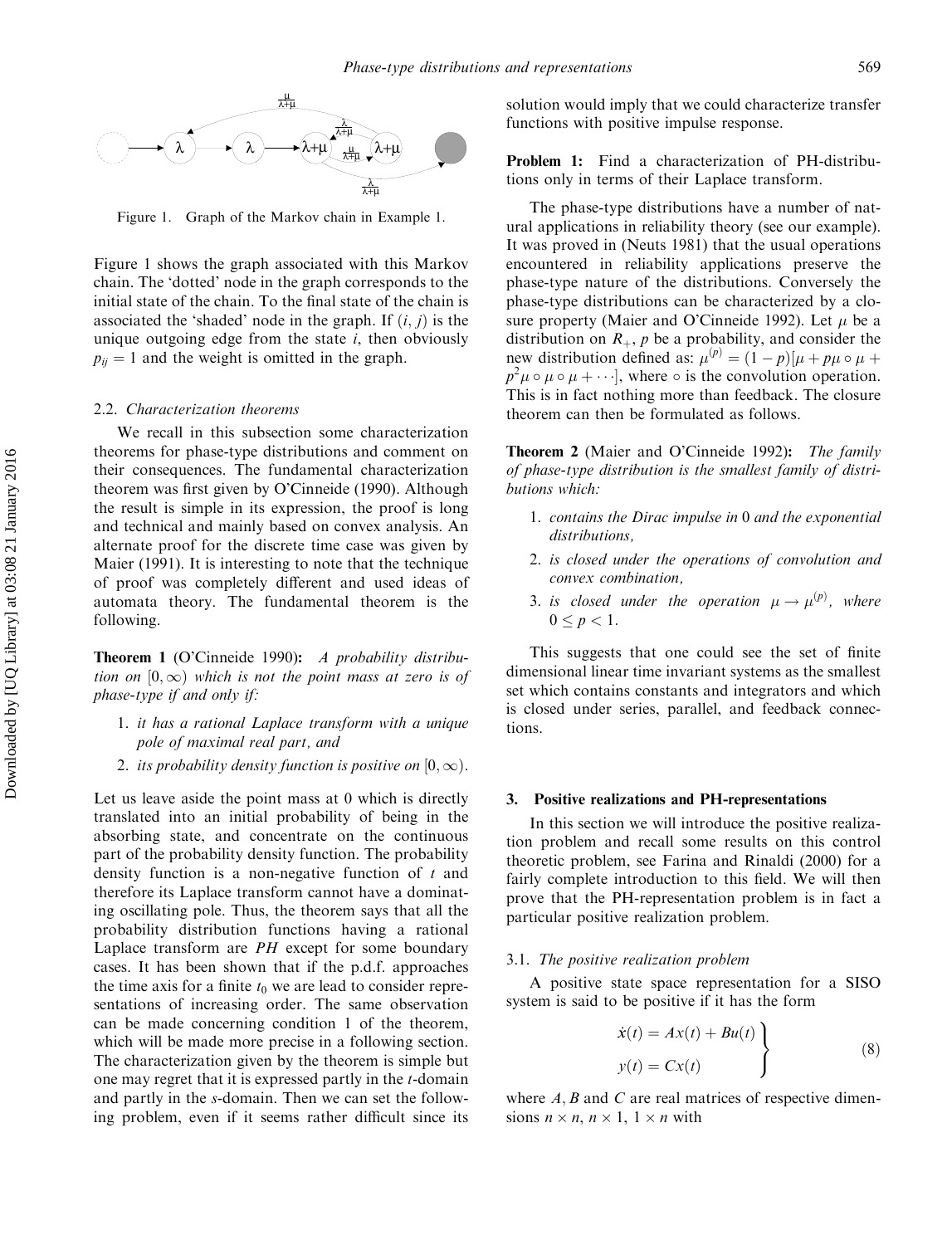$$
a_{ij} \ge 0
$$
 for  $i \ne j$ ;  $i = 1,..., n$ ;  $j = 1,...,n$  (9)

$$
b_i \ge 0 \quad \text{ for } i = 1, \dots, n \tag{10}
$$

$$
c_i \ge 0 \quad \text{ for } i = 1, \dots, n \tag{11}
$$

This state space representation is such that for any initial state  $x(0) \geq 0$  and any input function  $u(t) \geq 0$ for  $t \geq 0$ , the state and output functions remain nonnegative. Positive representations appear naturally in modelling of a number of physical, economical and ecological systems (Luenberger 1979).

A linear system defined by its rational transfer function  $\tilde{g}(s)$  is said to be (externally) positive if its impulse response  $g(t)$ , the inverse Laplace transform of  $\tilde{g}(s)$ , is such that  $g(t) > 0$  for  $t > 0$ . We assume that the transfer function is strictly proper, that is  $g(0) = 0$ .

The positive realization problem is the following: given a positive system defined by its transfer function  $\tilde{\mathbf{g}}(s)$ , find, if possible, a positive state space representation  $(A, B, C)$  such that  $\tilde{g}(s) = C(sI - A)^{-1}B$ . The problem of existence of such a positive realization was solved in Farina (1996).

**Theorem 3:** A linear system with transfer function  $\tilde{g}(s)$ and impulse response  $g(t)$  has a positive realization if and only if:

1.  $\tilde{g}(s)$  has a unique pole with maximal real part, and 2.  $g(t) > 0$  for  $t > 0$ .

Since it is clear that a PH-representation is a particular positive realization with specific and seemingly hard constraints, it is surprising that the conditions of Theorems 1 and 3 are exactly the same. This raises an interesting question: is not the PH-representation simply a canonical form which can always be achieved, provided of course that the impulse response has the same properties as a p.d.f.? This question will be studied and answered affirmatively in the next subsection.

#### 3.2. From a positive realization to a PH-representation

To a positive state space representation one can associate a graph as we did for PH-representations. The vertices are associated with input, state and output variables, therefore we have one vertex  $u$ , one vertex  $v$  and  $n$ vertices  $(x_1, \ldots, x_n)$ . There is an edge  $(x_i, x_j)$  (resp.  $(u, x_i), (x_i, y)$  if  $a_{ii} > 0$  (resp.  $b_i > 0, c_i > 0$ ). This graph is called the influence graph in Farina and Rinaldi (2000). We say that the representation is irreducible if any state vertex belongs to an input–output path in the associated graph. Irreducibility is equivalent to both excitability and transparency in the terminology of Farina and Rinaldi (2000). It is clear that when a representation is not irreducible it can be simplified by discarding some states, therefore we may restrict our attention, without loss of generality, to irreducible representations. The following result which is specific to positive realizations is of importance.

Proposition 1: Consider a linear system with transfer function  $\tilde{g}(s)$  which admits a positive realization. For any irreducible positive realization  $(A, B, C)$  the eigenvalue of A with maximal real part is the pole of maximal real part of  $\tilde{g}(s)$ .

**Proof:** The result is proved in Anderson *et al.* (1996) for discrete-time systems but the same arguments can be used for continuous-time systems. Also the notion of irreducibility is not explicit in the formulation of Anderson *et al.* (1996)  $\Box$ 

Although irreducibility is weaker than the assumption of joint controllability and observability, the proposition says that for positive irreducible representations, the dominant eigenvalue of A can never be simplified. The same result was proved for PHrepresentations in Neuts (1984).

From the basic properties of a p.d.f. it follows that the impulse response  $g(t)$  of a linear positive system may be interpreted as a p.d.f. if the corresponding transfer function  $\tilde{\mathbf{g}}(s)$  is asymptotically stable and if the normalization condition  $\tilde{g}(0) = 1$  is satisfied. This allows us to give the correspondence between positive realizations and PH-representations.

Theorem 4: Consider a linear system with transfer function  $\tilde{g}(s)$  and impulse response  $g(t)$  which admits a positive irreducible realization of order n,  $(F, G, H)$ :

1. if  $\tilde{g}(s)$  is asymptotically stable there exists an order n positive irreducible realization of  $\tilde{g}(s)$ ,  $(A, B, C)$ , which satisfies

$$
\sum_{j=1}^{n} a_{ij} + b_i = 0 \quad \text{for } i = 1, \dots, n \tag{12}
$$

and the graph of  $(A, B, C)$  is the same as the graph of  $(F, G, H)$ ,

2. if moreover  $\tilde{g}(0) = 1$  then

$$
\sum_{i=1}^{n} c_i = 1
$$
 (13)

Before proving the theorem let us state a technical lemma.

Lemma 1 Consider an irreducible positive representation  $(F, G, H)$ , where F is asymptotically stable, the equation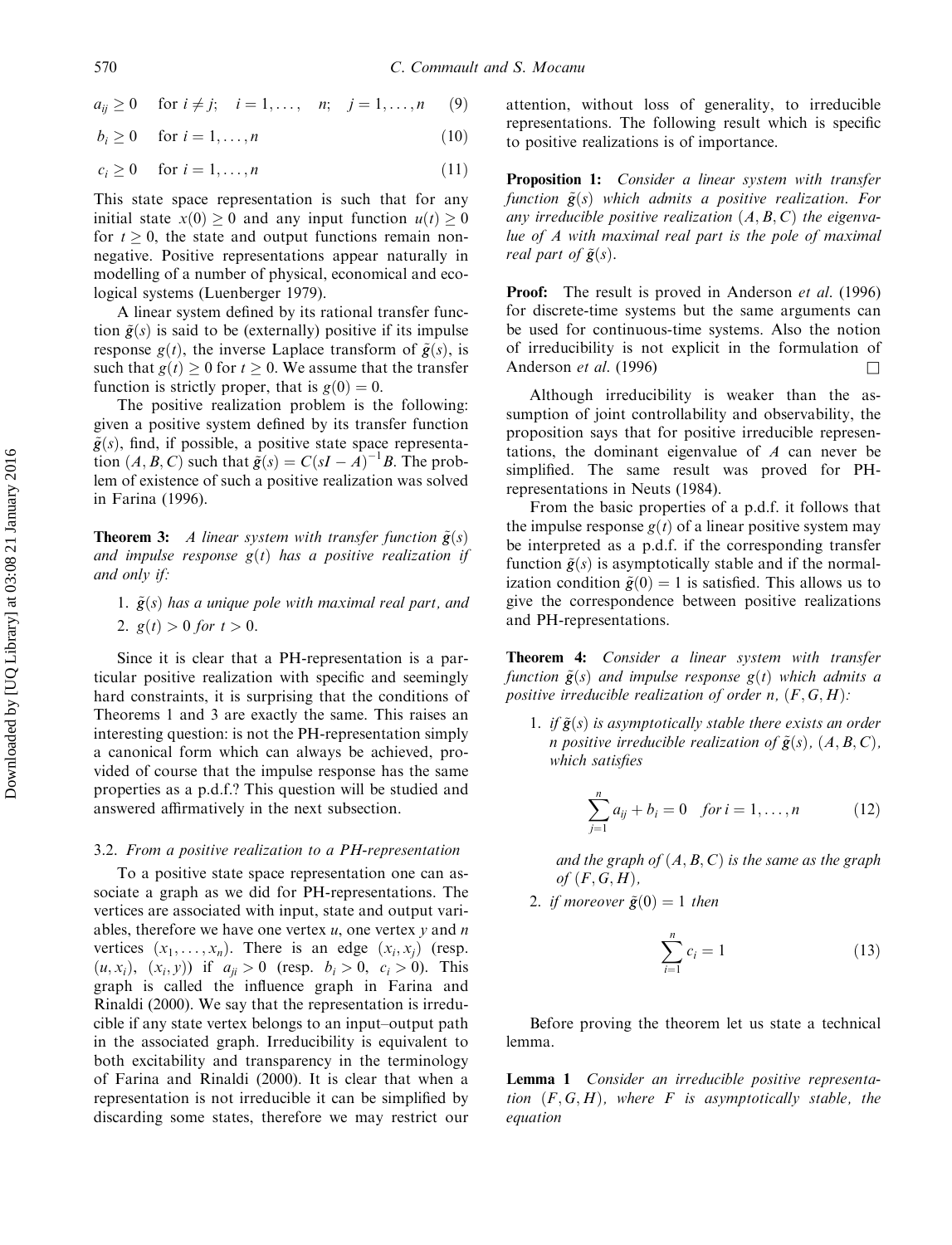$$
F\gamma = -G\tag{14}
$$

has a unique solution  $\gamma = (\gamma_1, \ldots, \gamma_n)^T$  with  $\gamma_i > 0$  for  $i = 1, \ldots, n$ .

**Proof:** The solution of the equation exists and is unique since  $F$  is asymptotically stable and then non-singular. From Berman et al. (1989, Theorem 4.12), this solution is non-negative. Let us now prove that it has indeed only positive entries. For *i* such that  $g_i \neq 0$  the *i*th equation implies that  $\gamma_i > 0$ . Let  $j \neq i$  be such that  $f_{ji} > 0$ , then we must have  $\gamma_j > 0$ . From the irreducibility assumption, each state is connected to the input and we can repeat the reasoning for all the entries of  $\gamma$ . . The contract of the contract of the contract of the contract of  $\Box$ 

## Proof of Theorem 4:

1. Define the  $n \times n$  diagonal non-singular matrix  $M = \text{Diag}(\gamma_1, \dots, \gamma_n)$  where  $\gamma$  is the solution of  $F\gamma = -G$ . Define the new triplet  $(A, B, C)$  where

$$
A = M^{-1}FM, \quad B = M^{-1}G, \quad C = HM \tag{15}
$$

 $(A, B, C)$  is a new realization of  $\tilde{g}(s)$  and it is clearly positive. The change of basis corresponds here to a simple rescaling of the state variables. It can easily be checked that the relation (12) follows from the definition of  $\gamma$ .

The change of basis amounts to a multiplication of rows and columns (resp. rows, columns) of  $F$  (resp.  $G$ ,  $H$ ) by positive numbers. Then an entry of a matrix which is positive remains positive after the change of basis, an entry of a matrix which is 0 remains 0 after the change of basis. Therefore the graph of  $(A, B, C)$  is the same as the graph of  $(F, G, H)$ .

2. Since C is a non-zero matrix with non-negative entries we can write  $C = \delta \hat{C}$  where

$$
\delta = \sum_{i=1}^{n} c_i \tag{16}
$$

the entries of  $\hat{C}$  are non-negative and sum up to one. Therefore the triplet  $(A, B, \hat{C})$  corresponds to a PH-representation and the corresponding distribution has a Laplace transform which satisfies  $\hat{g}(0) = \hat{C}A^{-1}B = 1$ . If we start with  $\tilde{g}(0) = 1$ then  $\tilde{g}(0) = HF^{-1}G = CA^{-1}B = \delta \hat{C}A^{-1}B = \delta = 1$ which implies

$$
\sum_{i=1}^{n} c_i = 1 \tag{17}
$$

Remark 1: Theorem 4 is a generalization of a result in Maeda et al. (1981) in which it is proved that any asymptotically stable positive system which has a positive realization may be seen as a compartmental system.

**Remark 2:** A very important consequence of Theorem 4 is that most of the results in the realization theory of positive systems may be used for PH-representations and vice versa. As an example Theorem 1 follows immediately from Theorems 3 and 4.

With this last remark in mind we will continue the paper with the point of view of PH-representations.

## 4. Canonical forms for PH-representations

The search for and the study of particular representations have been subject of important work in the theory of phase-type representations. The particularities of a representation can be of a structural nature, that is its graph has some special features, or of a parametric nature. The interest of these studies is twofold. First, in fitting a given data set, it is much easier to identify the parameters of a representation which is constrained than those of a general representation which is overparameterized. Second, given some canonical form it is important to characterize the set of representations which are equivalent in the sense that they lead to the same PHdistribution. We will not develop in this paper the identification aspects although this is a very promising subject (Johnson and Taaffe 1990 a, b, 1991, Ryden 1996).

If we again discard the Dirac impulse whose representation is only an absorbing state, the simplest representation consists of one transient state with rate  $\lambda$ . This representation leads to the exponential distribution which has probability density function  $f(t) = \lambda e^{-\lambda t}$ , and Laplace transform

$$
\tilde{f}(s) = \frac{\lambda}{s + \lambda} \tag{18}
$$

If we consider the convolution of  $k$  exponentials with the same rate  $\lambda$ , this is obtained by the series connection of k states, we then have

$$
f(t) = \frac{\lambda^k t^{k-1}}{(k-1)!} e^{-\lambda t}
$$
\n(19)

and

 $\Box$ 

$$
\tilde{f}(s) = \left(\frac{\lambda}{s+\lambda}\right)^k \tag{20}
$$

This representation is called the Erlang representation. It has been known for a long time and has demonstrated its utility within modelling tele-traffic problems (Erlang 1917). The simple graph associated with an Erlang distribution is composed of  $k$  'chained' identical states with each transition rate  $\lambda$  (figure 2).

We call a generalized Erlang representation one that has the series structure of the Erlang representation but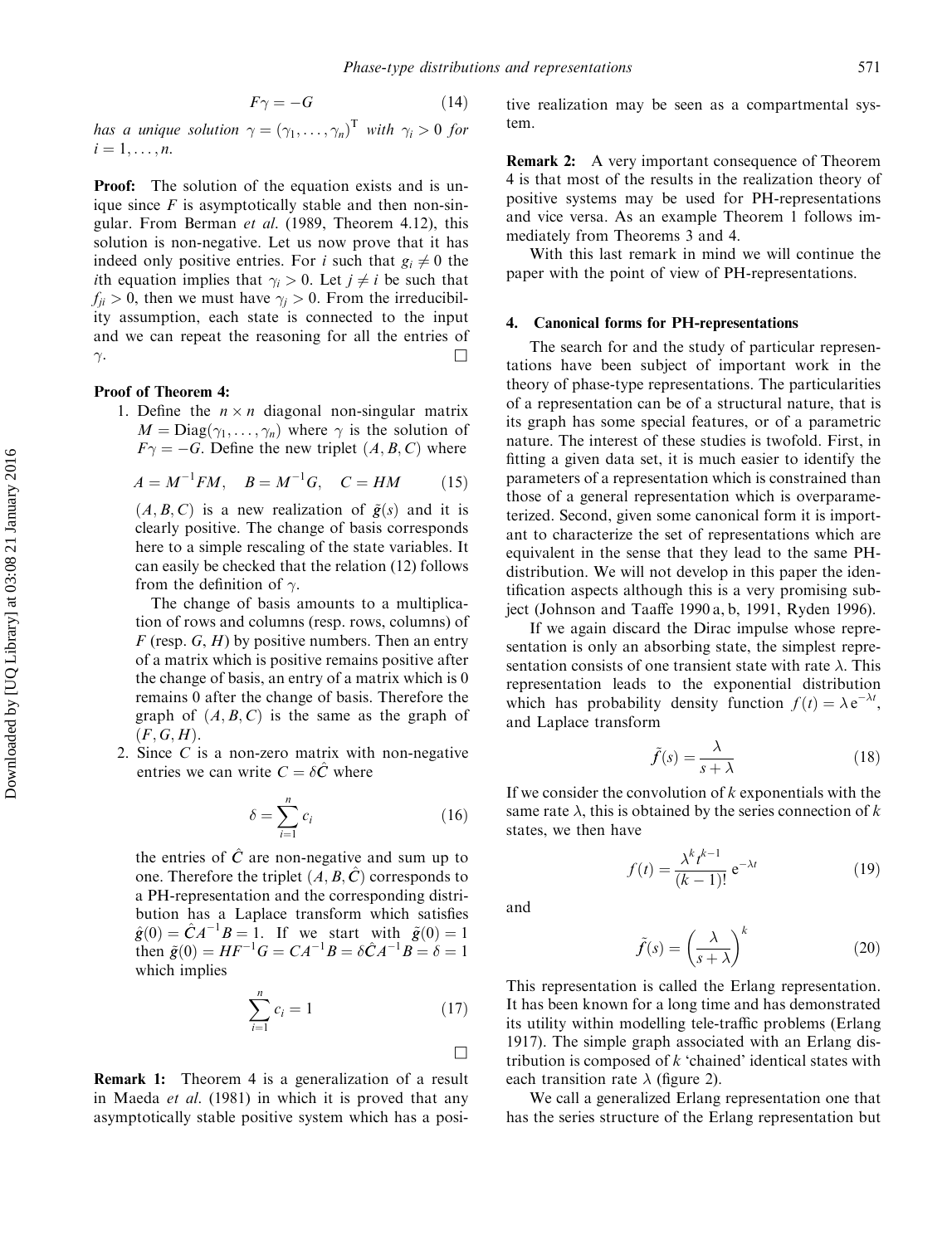

Figure 2. Graph of the Markov chain of an Erlang representation

where the rates of the states are not necessarily equal. The Laplace transform of the distribution is then

$$
\tilde{f}(s) = \left(\frac{\lambda_1}{s + \lambda_1}\right) \cdot \left(\frac{\lambda_2}{s + \lambda_2}\right) \dots \left(\frac{\lambda_k}{s + \lambda_k}\right) \tag{21}
$$

The associated graph is very similar to the one in figure 2 but the corresponding transition rates are different according to (21).

A generalization of the previous form, by allowing a direct routing to the absorbing state after leaving a given state, results in the Cox representation (Cox 1955) which leads to a distribution whose Laplace transform is

$$
\tilde{f}(s) = \frac{\lambda_1}{s + \lambda_1} \left( p_1 + (1 - p_1) \frac{\lambda_2}{s + \lambda_2} \left( p_2 + (1 - p_2) \frac{\lambda_3}{s + \lambda_3} \cdots + (1 - p_{k-1}) \frac{\lambda_k}{s + \lambda_k} \right) \cdots \right)
$$
\n(22)

The corresponding graph topology can be easily derived from (22), and is shown in figure 3.

We call a Cox representation such that  $\lambda_1 \geq \lambda_2 \geq$  $\ldots \geq \lambda_k$ , an ordered Cox representation.

The hyperexponential distribution is obtained as a convex combination of several exponentials, which in terms of graphs is simply a parallel connection (see figure 4). If the initial probability distribution on the  $k$ states is  $\alpha = (\alpha_1, \ldots, \alpha_k)$  the Laplace transform of the distribution is

$$
\tilde{f}(s) = \alpha_1 \left(\frac{\lambda_1}{s + \lambda_1}\right) + \alpha_2 \left(\frac{\lambda_2}{s + \lambda_2}\right) + \dots + \alpha_k \left(\frac{\lambda_k}{s + \lambda_k}\right)
$$
\n(23)

The Mixture of Generalized Erlang (MGE) distribution is defined as the convex combination of a finite set of generalized Erlang distributions.

All the previously introduced representations have the common feature that their graph is acyclic. In general we call a representation whose graph is acyclic, triangular. The term triangular comes from the fact that, in an acyclic graph, there is a natural order among the vertices and renumbering the states according to



Figure 3. Graph of the Markov chain of a Cox representation.



Figure 4. Graph of the Markov chain of a hyperexponential distribution.

this order induces a PH generator  $T$  which is upper triangular.

We will now state an important result on equivalence between representations. We say that two representations are equivalent if they give rise to the same PHdistribution.

Theorem 5 (Cumani 1982): A triangular PH-representation is equivalent to an ordered Cox representation of at most the same order.

Proof (sketch): We will not give a complete and formal proof of this result but instead present the main ideas and illustrate them on a simple example. This will be representative of some simple techniques which can be used to simplify representations.

1. First, we note that we can view a PH-representation as the movement of an entity in the graph. At time 0 the entity routes towards state  $i$  with probability  $\alpha_i$ . In state i it spends an exponentially distributed time with rate  $-T_{ii}$ , the outgoing rate of state  $i$ . Then it moves to state  $j$  with probability  $p_{ii} = -\left(\frac{T_{ii}}{T_{ii}}\right)$  and so on, until it reaches the absorbing state. One can then get another representation which is the finite convex combination of all the possible paths from the initial state to the absorbing state, in fact a MGE. Let us perform this operation on the example in figure 5 whose representation is (24). We get the representation of figure 6.

$$
T = \begin{pmatrix} -3 & 1 & 2 \\ 0 & -1 & 1 \\ 0 & 0 & -2 \end{pmatrix} \quad \alpha = (0.5, 0.2, 0.3) \quad (24)
$$

- 2. In each path we reorder the states in decreasing order of magnitude of their outgoing rate.
- 3. At this point we use the following simple trick. It is easy to check that an exponential stage of rate  $\mu$ is equivalent to the two stage Cox representation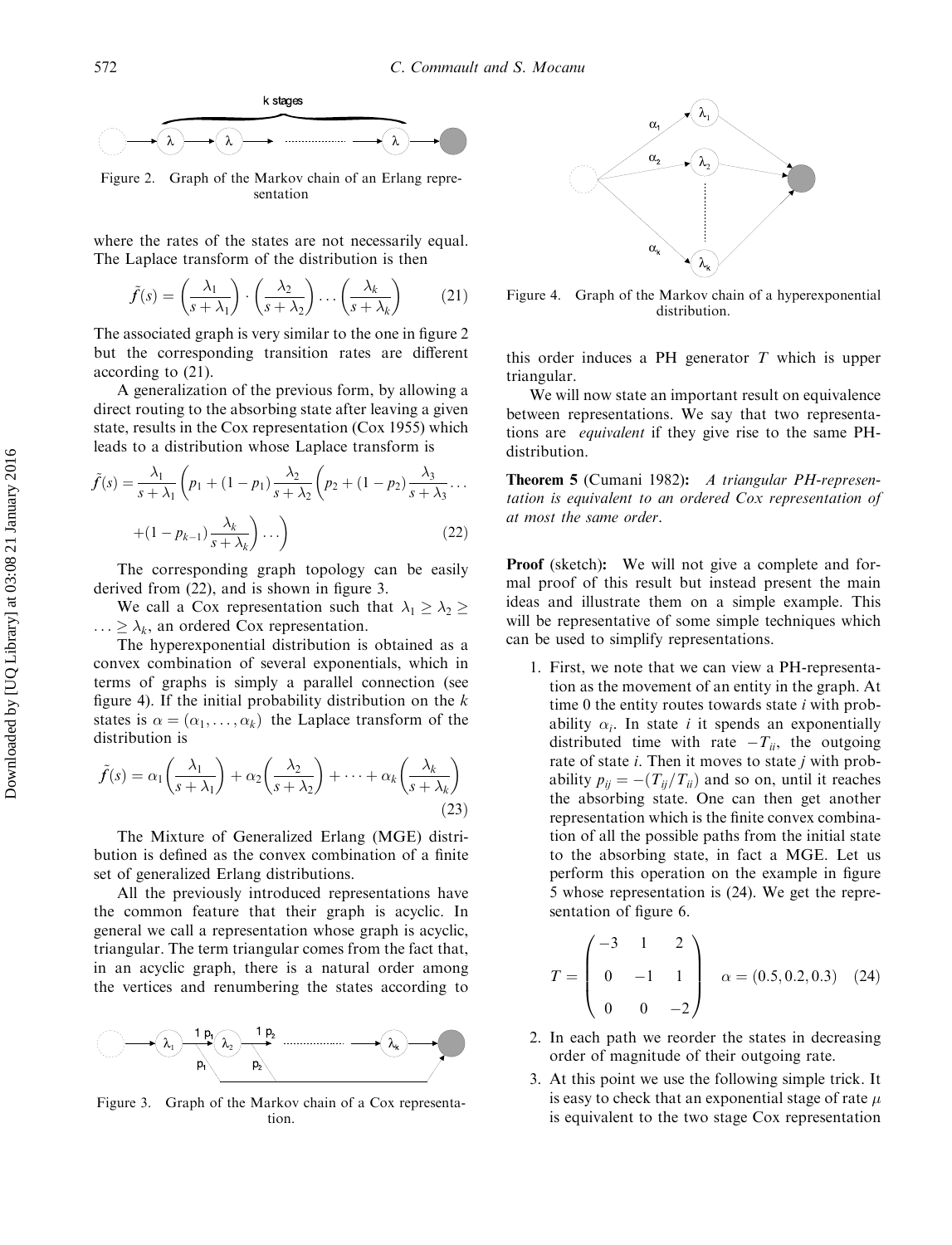

Figure 5. The acyclic graph corresponding to the uppertriangular phase-type representation (24).



Figure 6. The convex combination of all the paths in the graph of figure 5.

of figure 7 for any  $\lambda$  such that  $\mu < \lambda$ , and  $p = \mu/\lambda$ . We can then put ahead in each path a stage with rate equal to the maximal rate. This stage can be 'factorized' on all paths. We have then a stage with maximal rate, followed by a convex combination of paths in which this maximal rate has an order reduced by one. Continue the procedure until a Cox representation is obtained.  $\Box$ 

From the procedure it is clear that we will end up with a Cox representation in which the outgoing rates are the outgoing rates of the initial representation appearing in decreasing order of magnitude. Note that this procedure may result in a strict decrease of the number of states (think of a hyperexponential with two states of the same rate which reduces to a unique exponential). The ordered Cox representation of the distribution considered in  $(24)$  and figure 5 is given in figure 8.

Since, up to a reordering of states, the  $T$  matrix of an acyclic representation can always be considered as triangular, the poles of the Laplace transform of the corresponding distribution are real. If we want to take into account the possibility of non-real poles we must introduce representations with a cyclic graph. The simplest cyclic representation is obtained by adding a feedback on an Erlang representation. The result is called a feed-



Figure 7. A second order Cox representation that reduces to the exponential of rate  $\mu$ .



Figure 8. The ordered Cox representation of the distribution in (24)

back Erlang representation. For example, adding a feedback of weight z on the Erlang representation of figure 2 leads to the representation in figure 9.

The Laplace transform of a feedback Erlang distribution is obtained by a formula similar to the closed loop transfer function expression. If one thinks of equation (20) as the open loop transfer function of a system, adding a feedback of constant value z leads to the expression of the Laplace transform of the feedback Erlang distribution

$$
\tilde{f}(s) = \frac{(1-z)\lambda^k}{(s+\lambda)^k - z\lambda^k} \tag{25}
$$

One can easily provide analytical expressions for the poles of the Laplace transform. They can be obtained by elementary manipulations of the kth order roots of unity

$$
\lambda_j = \lambda \left( 1 - z^{(1/k)} e^{(2j\pi/k)i} \right) \qquad j = 0 \dots k - 1 \quad \forall k > 3
$$

One can construct canonical cyclic representations as extensions of the existing acyclic representations. The idea is to 'replace' one or more states in an acyclic representation by a feedback Erlang block. The representations obtained in such a way are called monocyclic representations (Mocanu and Commault 1999). If in (21) we replace some of the exponential stages by distributions with Laplace transform of the form (25) we obtain a series structure analogous to the generalized Erlang representation but obtained as convolutions of exponentials and feedback Erlang blocks (figure 10). We call such a representation a generalized monocyclic Erlang representation. As exponentials and Erlang distributions can be seen as feedback Erlangs of adequate order and zero feedback weight we can express the Laplace transform of a monocyclic Erlang representation as

$$
\tilde{f}(s) = \prod_{i=1}^{k} \frac{(1 - z_i)\lambda^{n_i}}{(s + \lambda)^{n_i} - z_i\lambda^{n_i}}
$$
\n(26)



Figure 9. Feedback Erlang representation.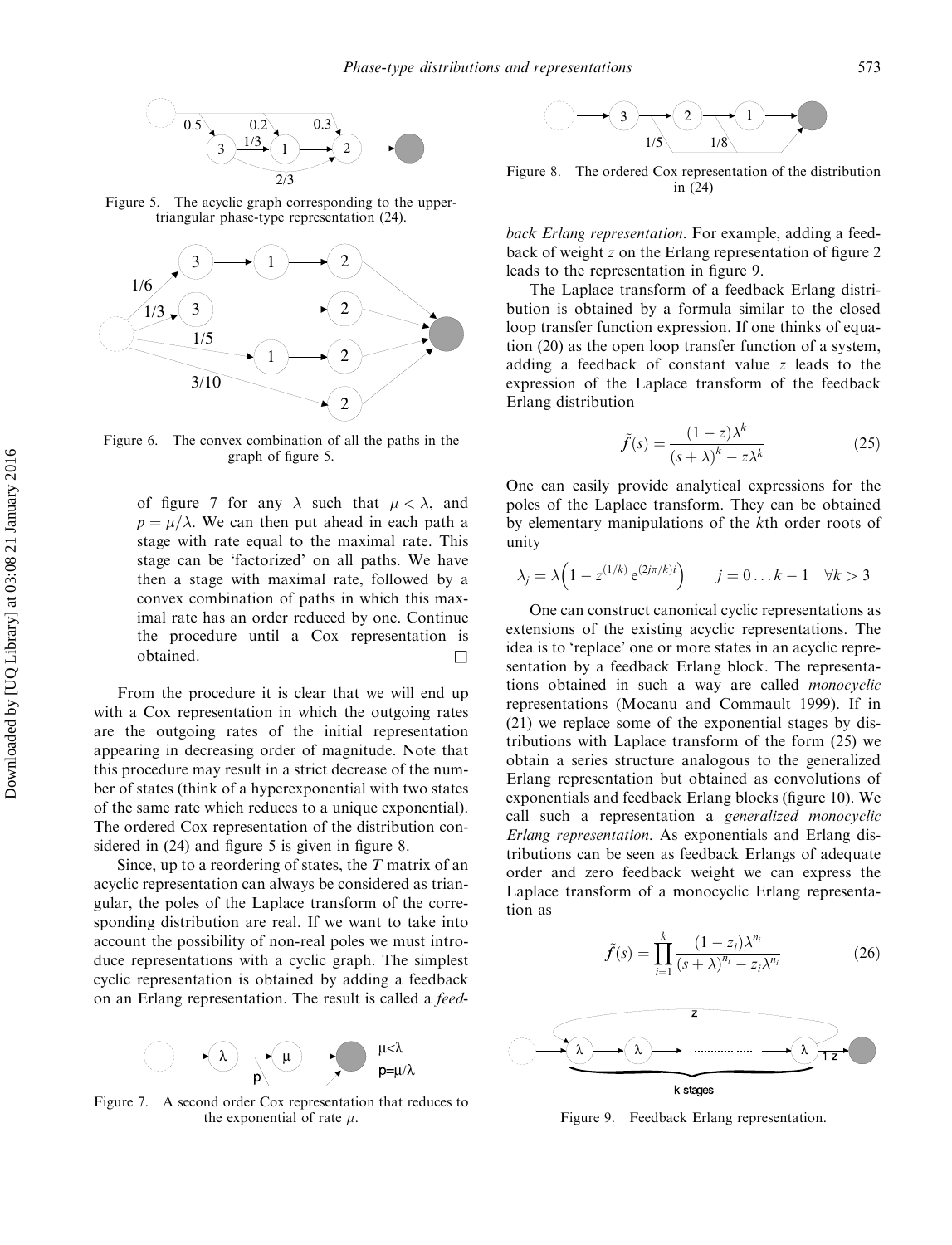

Figure 10. Monocyclic Erlang representation.

where  $n_i$ ,  $i = 1, \ldots, k$  are the orders of the Erlang blocks in the convolution.

There are two main characteristics of monocyclic representations.

- . a state vertex of the graph may belong to at most one cycle of the graph;
- inside a cycle the transition rates of all the states are equal.

Representations such as the generalized monocyclic Erlang can be extended easily to other canonical cyclic representations analogous to Cox or hyperexponential representations. A class of particular interest in the following is obtained by considering convex combinations of generalized monocyclic Erlang distributions. We obtain then Mixtures of generalized Monocyclic Erlang representations (MME).

A new type of representation can also be obtained by adding feedbacks to the Cox representation. It is called the feedback Cox. A particular form of such a representation (which contains only the outer feedback) was called a unicyclic representation in O'Cinneide (1999). This feedback Cox representation, whose graph is depicted in figure 11, recalls us the canonical observable form and therefore allows hope for a large power of representation. Although several authors have suggested this representation, no evidence was given of the power of representation via a generalization of Theorem 5 for the cyclic case. We conclude this section with the question.

Problem 2: Investigate the power of representation of the feedback Cox representations.

#### 5. Some properties of phase-type representations

In this section we give some general properties of phase-type representations which will be useful later in the search for a representation of a given phase-type distribution. They will in particular induce lower bounds on the order of possible representations. The first



Figure 11. Graph of the Markov chain of a feedback Cox representation.

theorem comes from the numerous studies which have been done on the eigenvalue location of stochastic matrices following, for example, the Perron–Frobenius theorem. The result was obtained independently in Dmitriev and Dynkin (1945) and O'Cinneide (1991).

Theorem 6 (Dmitriev and Dynkin 1945, O'Cinneide 1991): Let  $T$  be a phase-type generator of order n. Let  $-\lambda_1$ ,  $\lambda_1 > 0$ , be its eigenvalue with maximal real part and  $-\lambda_2 \pm i\theta$ ,  $\lambda_2 > 0$  and  $\theta > 0$ , be any pair of its complex eigenvalues. The following relation is satisfied

$$
\frac{\theta}{\lambda_2 - \lambda_1} \le \cot \frac{\pi}{n} \tag{27}
$$

The previous relation may be seen as

$$
n \ge \frac{\pi}{\arctan\left(\frac{\lambda_2 - \lambda_1}{\theta}\right)}\tag{28}
$$

Since the poles of the Laplace transform of the distribution are eigenvalues of the  $T$  matrix of any representation, it follows that the order of the representation increases when the angle between the position of complex poles and the vertical line passing through the real dominating pole decreases. This makes part 2 of Theorem 1 more precise and gives a first bound on the order of possible representations of a given distribution. This result definitely kills the hope that one could find a representation whose order is the degree of the distribution (recall that the degree of a distribution is the polynomial degree of the denominator of its Laplace transform). The previous theorem gives us interesting and general information about the pole location of the Laplace transform of a PH distribution, but nothing general is known about the zeros, so we can ask the question, which is a relaxed version of Problem 1.

Problem 3: Find general properties about the zero location, or the relative pole/zero location, of the Laplace transform of a PH-distribution.

For contributions to this problem see Zemanian (1959, 1961) and Sumita and Masuda (1987). But these results concern sufficient conditions which moreover are explicit only for small degree distributions.

Up to now we have not mentioned the parameters which are of main interest for probabilists. Consider a probability distribution  $\mu$ . We denote by  $m(\mu)$  its mean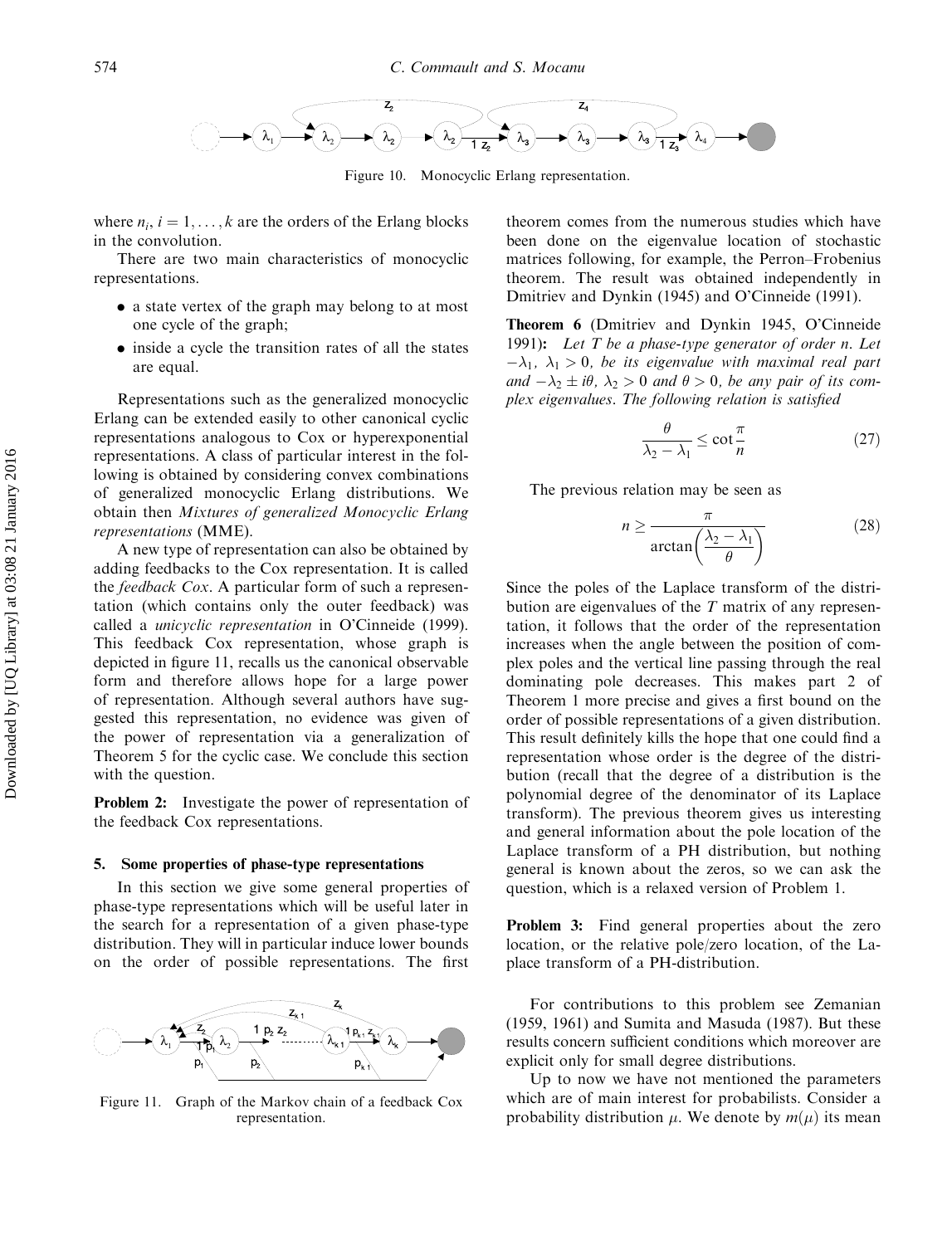value and  $\sigma(\mu)$  its standard deviation. We call coefficient of variation the value

$$
Cv(\mu) = \frac{\sigma(\mu)}{m(\mu)}\tag{29}
$$

The coefficient of variation is a normalized measure of the variability of the distribution. It is well known that the exponential distribution of rate  $\lambda$  has a mean  $m = 1/\lambda$  and a standard deviation  $\sigma = 1/\lambda$ , therefore its coefficient of variation is  $Cv = 1$ . It is of interest to know how phase-type distributions fit in with given prespecified probabilistic features, in particular a given mean and a given coefficient of variation. The first answer is given in the following theorem.

Theorem 7 (Aldous and Shepp 1987): Consider an order  $n$  representation and let  $\mu$  be the corresponding distribution, we have

$$
Cv(\mu) \ge \frac{1}{\sqrt{n}}.\tag{30}
$$

Moreover, the equality holds only in the case of the n state Erlang representation.

From this theorem it follows that getting a low coefficient of variation implies a high order representation. Also the best way to approximate a constant time is to use an Erlang representation. On the other hand, it is easy to check that with a two state hyperexponential representation we can fit any positive mean value and any coefficient of variation greater than one. In fact, the previous theorem shows that the coefficient of variation reduction implies series connection of states. This can be made more precise concerning the structure of acyclic representations in the following corollary.

Corollary 1: Consider an acyclic PH-representation and let m be the maximal number of states which are visited before absorption. The coefficient of variation of the corresponding distribution  $\mu$  satisfies

$$
Cv(\mu) \ge \frac{1}{\sqrt{m}}\tag{31}
$$

The proof is postponed to the Appendix. The previous corollary gives structural information on the possible representations of a PH-distribution. Further structural information appears in the following theorem.

Theorem 8 (Commault and Chemla 1996): Consider a PH-representation and let  $\mu$  be the corresponding distribution. Denote by  $f(s) = p(s)/q(s)$  the Laplace transform of this distribution, where  $p(s)$  and  $q(s)$ are coprime polynomials. Then the difference  $deg(q(s)) - deg(p(s))$  is equal to the minimal number of states which are visited before absorption in the representation.

This theorem establishes a relation between the difference of degrees in the denominator and numerator, and the length of a shortest path in the graph of any representation. Recall that this difference of degrees is, up to one, the number of null derivatives at  $t = 0$  of the probability density function. This number, which is known as the infinite zero order for a usual transfer function, is related to the minimal number of integrators we must cross before reaching the output in a state space realization. However, the equality holds only generically (Commault et al. 1991, van der Woude 1991). It is the set of constraints on the matrices  $\alpha$ , T which insures that the result always holds true for PH-representations.

The results of this section will be guides in the search for a representation of a given PH-distribution. Let us now tackle this problem that is the realization problem in control theory.

## 6. Getting representations from PH-distributions

We now attack the problem: given a PH-distribution, that is a probability distribution defined on  $[0, \infty)$  which satisfies the conditions of Theorem 1, find a representation for this distribution. We are interested, if possible, in getting sympathic representations. Sympathic representations may be representations of minimal order or with a special structure (something like our reachable or observable canonical forms). These representations with a special structure are desired because they generally avoid an overparameterization. The minimal representation problem is still open and, in general, we are far from having a complete realization theory as in the usual linear systems context. In the first subsection we present the general realization theorems.

## 6.1. General representation results

As noted before, since in an acyclic representation the states may be numbered so that the  $T$  matrix is triangular, the poles of the corresponding PH-distribution are real. It happens that the converse result is true, that is given a PH-distribution with real poles one can find a triangular or acyclic representation. As we noted previously that acyclic representations are equivalent to ordered Cox representations, we finally have the theorem.

Theorem 9 (O'Cinneide 1991): Let  $\mu$  be a PH-distribution whose Laplace transform has only real poles. Then  $\mu$  has an ordered Cox representation of some order.

The proof of the sufficiency part of the theorem is constructive and provides us with such a representation. A similar result was obtained in the general case using a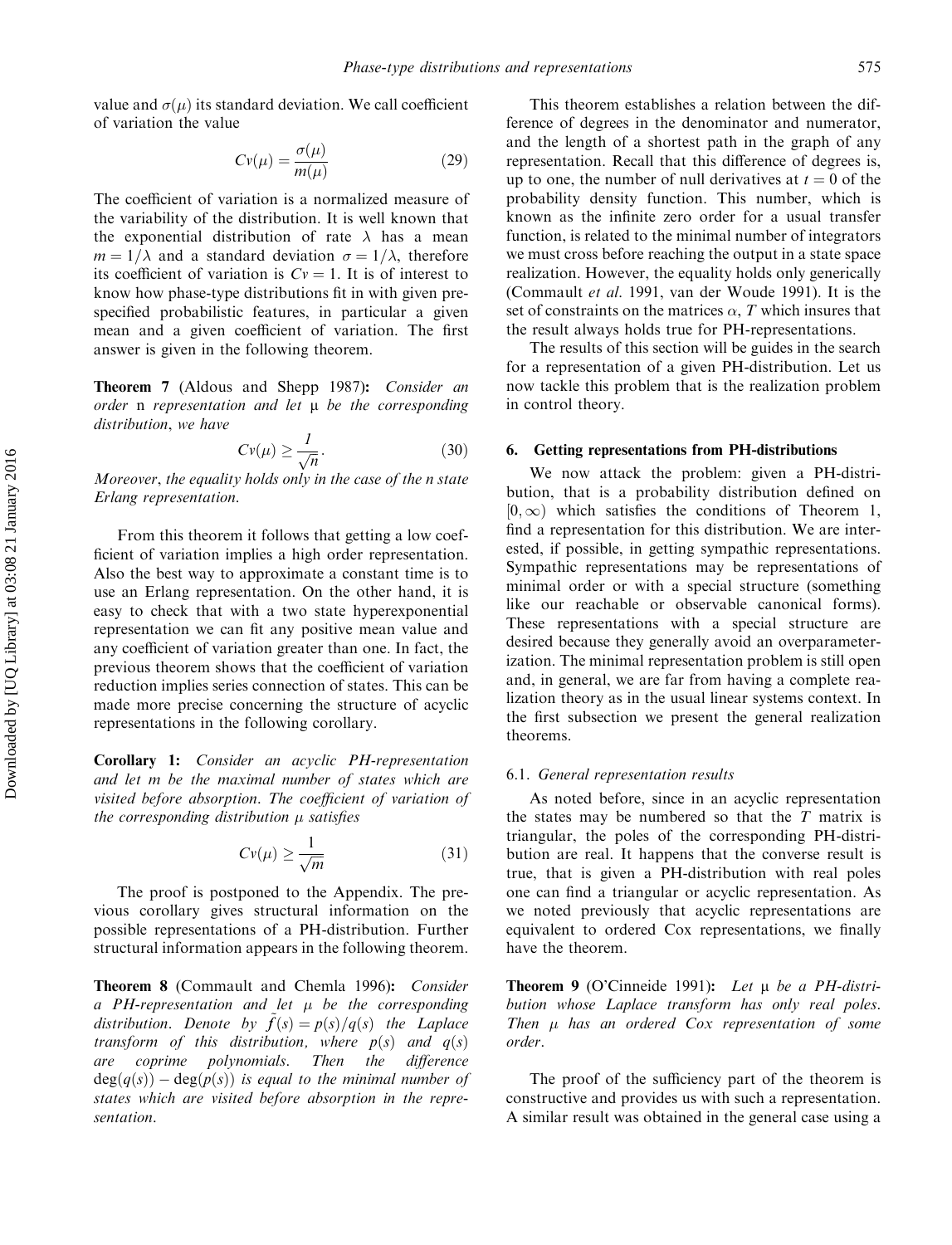suitable generalization of Cox representations for complex poles. This generalization relies on the notion of monocyclic Erlang representations which were introduced in  $§$ 4.

**Theorem 10** (Mocanu and Commault 1999): Let  $\mu$  be a PH-distribution,  $\mu$  has a representation which is a mixture of monocyclic Erlang (MME).

The proofs of both theorems are based on convex analysis and may be summarized as follows:

- $\bullet$  Find a generator T whose eigenvalue set contains the poles of the Laplace transform of the distribution.
- Construct a pseudo-representation  $(\alpha', T)$  where  $\alpha'$  is not necessarily stochastic.
- . Construct Euler approximants in a suitable space of distributions. Each step in the approximation corresponds to the addition of a new state to the representation.
- . Obtain a representation of the distribution.

Although some tricks may be used to limit the number of additional states, there is no guarantee that the obtained representation will be minimal. For a practical implementation of this method see http://www. multimania.com/mocanu/

# 6.2. When the order of the representation equals the degree of the distribution

Given a distribution, there generally does not exist a representation whose order is the degree of the distribution. But it is of interest to characterize the representations whose corresponding distribution has a degree equal to the order. This is for us clearly related to the notions of reachability and observability of a realization.

**Definition 2** (O'Cinneide 1989): A PH generator T is simple if any two initial probability distributions  $\alpha_1 \neq \alpha_2$ , give rise to two different PH-distributions. That is  $PH(\alpha_1, T) \neq PH(\alpha_2, T)$ .

A representation defined by the matrix  $T$  is simple if and only if the matrix

$$
R = [v, Tv, \dots, T^{n-1}v] = -T[\vec{1}, T\vec{1}, \dots, T^{n-1}\vec{1}] \quad (32)
$$

has rank  $n$ . This notion is very close to our observability notion. Up to now, a direct counterpart of reachability is not known. This raises a new question.

**Problem 4:** Give a natural interpretation of the counterpart of reachability for PH-representations

However, we can get such a counterpart through the duality notion which is related to the reverse time point of view (Ramaswami 1990). Consider a PH-representation  $(\alpha, T)$ , and denote by  $\tau$  the absorption instant. We call the dual or reverse time representation the Markov process in which we are in state  $i$  at time  $t$  if we are in state *i* of the original process at time  $(\tau - t)$ . The matrices of this representation are obtained as

$$
\alpha * = v^{\mathrm{T}} M, \quad v * = M^{-1} \alpha^{\mathrm{T}}, \quad T * = M^{-1} T^{\mathrm{T}} M \quad (33)
$$

where the matrix  $M$  is just a scaling diagonal matrix.

$$
M = \text{diag}(m_1, \dots, m_n) \tag{34}
$$

The row vector  $m = (m_1, \ldots, m_n)$  is given by

$$
m = -\alpha T^{-1} \tag{35}
$$

Some interesting properties of the reverse time representation can be derived (Commault and Chemla 1993).

- . The representation and its reverse time representation give rise to the same PH-distribution
- . The two representations have the same number of states and there is a one-to-one correspondence between these states. The corresponding states have the same outgoing rate.
- $\bullet$   $m_i$  is the average time which is spent in state i before absorption.
- . The graph of the reverse time representation is the reverse graph of the initial one. More precisely, it is obtained by reversing the direction of all edges. The initial vertex becomes the absorbing one and conversely.

From our first courses in control theory the following result is readily obtained.

Theorem 11 (Commault and Chemla 1993): An order n representation  $(\alpha, T)$  which is simple and whose reverse time representation is simple gives rise to a distribution  $PH(\alpha, T)$  which has degree n.

This theorem characterizes representations which cannot be reduced but it is not very helpful in finding representations.

Let us now give some examples of distributions of a given degree *n* for which we can provide an order *n* representation. First note that a distribution whose Laplace transform is

$$
\tilde{f}(s) = \left(\frac{\lambda_1}{s + \lambda_1}\right) \cdot \left(\frac{\lambda_2}{s + \lambda_2}\right) \dots \left(\frac{\lambda_n}{s + \lambda_n}\right) \tag{36}
$$

can be represented by a convolution of  $n$  exponential states. This result can be generalized as follows.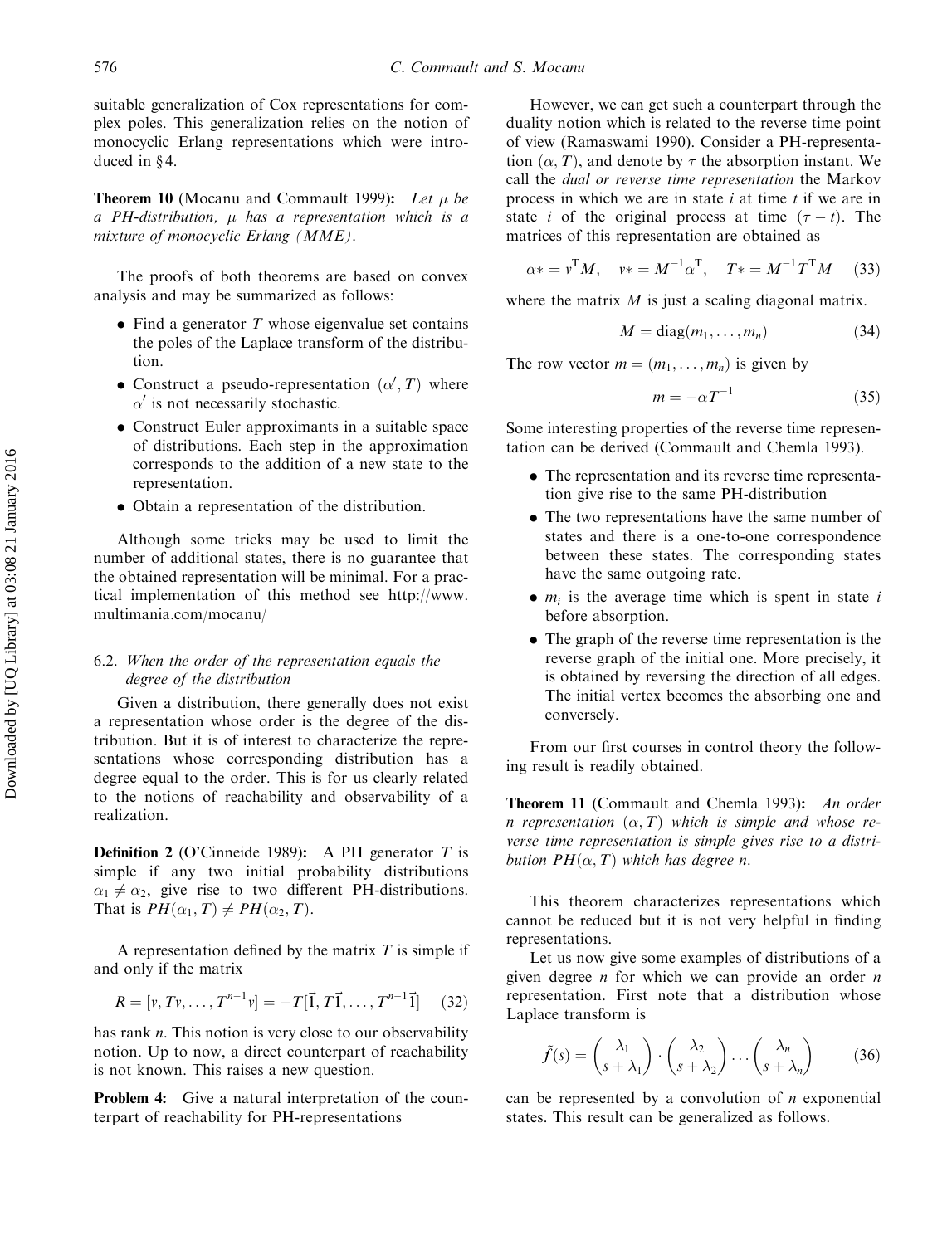

Figure 12. The Cox representation of the distribution (37).

Theorem 12 (Commault and Chemla 1996): Consider a PH-distribution with Laplace transform  $\hat{f}(s) =$  $p(s)/q(s)$ , where  $p(s)$  and  $q(s)$  are coprime polynomials, such that  $q(s)$  has degree n with n real roots and  $p(s)$ has degree less than or equal to one. This distribution has an order n representation.

Denote 
$$
p(s) = (1 + s/\mu)
$$
, with  $\mu \ge 0$ , and  
\n
$$
q(s) = \prod_{i=1}^{n} \left(1 + \frac{s}{\lambda_i}\right), \qquad \lambda_1 \ge \lambda_2, \ldots \ge \lambda_n > 0 \quad (37)
$$

It can be shown that the inverse Laplace transform of  $f(s)$  is positive only if  $\mu \geq \lambda_n$ . Under this assumption it is easy to check that the ordered Cox representation of figure 12 with  $p_{n-1} = \lambda_n / \mu$  corresponds to this distribution. A generalization of the previous theorem can be obtained but only as of a sufficient condition.

Theorem 13: Consider a PH-distribution with Laplace transform  $\tilde{f}(s) = p(s)/q(s)$ , where  $p(s)$  and  $q(s)$  are coprime polynomials with real roots

$$
p(s) = \prod_{i=1}^{m} \left( 1 + \frac{s}{\mu_i} \right), \qquad \mu_1 \ge \mu_2, \ldots \ge \mu_m > 0 \quad (38)
$$

and

$$
q(s) = \prod_{i=1}^{n} \left( 1 + \frac{s}{\lambda_i} \right), \qquad \lambda_1 \ge \lambda_2, \ldots \ge \lambda_n > 0, \quad n > m
$$
\n(39)

If

$$
\mu_m \ge \lambda_n, \dots, \mu_1 \ge \lambda_{n-m+1} \tag{40}
$$

this distribution has an order n representation.

Proof: The Laplace transform can be written

$$
\tilde{f}(s) = \prod_{i=1}^{n-m} \frac{1}{(1 + (s/\lambda_i))} \prod_{j=n-m+1}^{n} \frac{(1 + (s/\mu_{j-n+m}))}{(1 + (s/\lambda_j))} \quad (41)
$$

A representation is obtained through a convolution of  $(n-m)$  exponential states and m stages which have the form of the rightmost part of figure 12.  $\Box$ 

In the case of complex poles of the Laplace transform, to our knowledge, the only general result is the following.

Theorem 14 (Commault and Chemla 1996): Consider a PH-distribution with Laplace transform  $f(s) = 1/a(s)$ 

$$
q(s) = \left(1 + \frac{s}{c}\right)\left(1 + \frac{s}{a + ib}\right)\left(1 + \frac{s}{a - ib}\right) \tag{42}
$$

where  $a, b, c \geq 0$ . This distribution has an order 3 representation if and only if

$$
b \le \frac{a - c}{\sqrt{3}}\tag{43}
$$

It is clear from Theorem 6 that condition (43) is necessary for obtaining an order 3 representation. In fact, using Theorem 8 and some simplifying tricks we can always obtain a representation which has the graph given in figure 13.

For PH-distributions with Laplace transform  $\tilde{f}(s) = 1/q(s)$  where  $q(s)$  is as in (42), Theorem 6 gives a minimal order  $n_{min}$  for a representation. An interesting question is the following.

Conjecture 1: There exists a representation of order  $n_{\min}$  for such a distribution.

In Mocanu (1999) it is only proved that we can obtain a representation of order  $(n_{min} + 1)$ .

A more interesting problem, both from the theoretical and practical points of view, would be the characterization of order 3 PH-distributions. Since it can be easily proved that order 2 PH-representations must have real eigenvalues, the order 3 representations appear to be the smallest ones with a sufficient power of representation (or approximation). In that sense they probably could have the same importance for PH-distributions as order 2 linear systems for classical control applications. We can state our question.

Problem 5: Consider a PH-distribution whose Laplace transform is  $\hat{f}(s) = p(s)/q(s)$ , where  $p(s)$  has degree two and  $q(s)$  degree three. Under which conditions (besides condition (43)) has this distribution an order 3 representation?

The question was solved in Anderson et al. (1996) for discrete-time positive systems, but the solvability condition is not easy to check.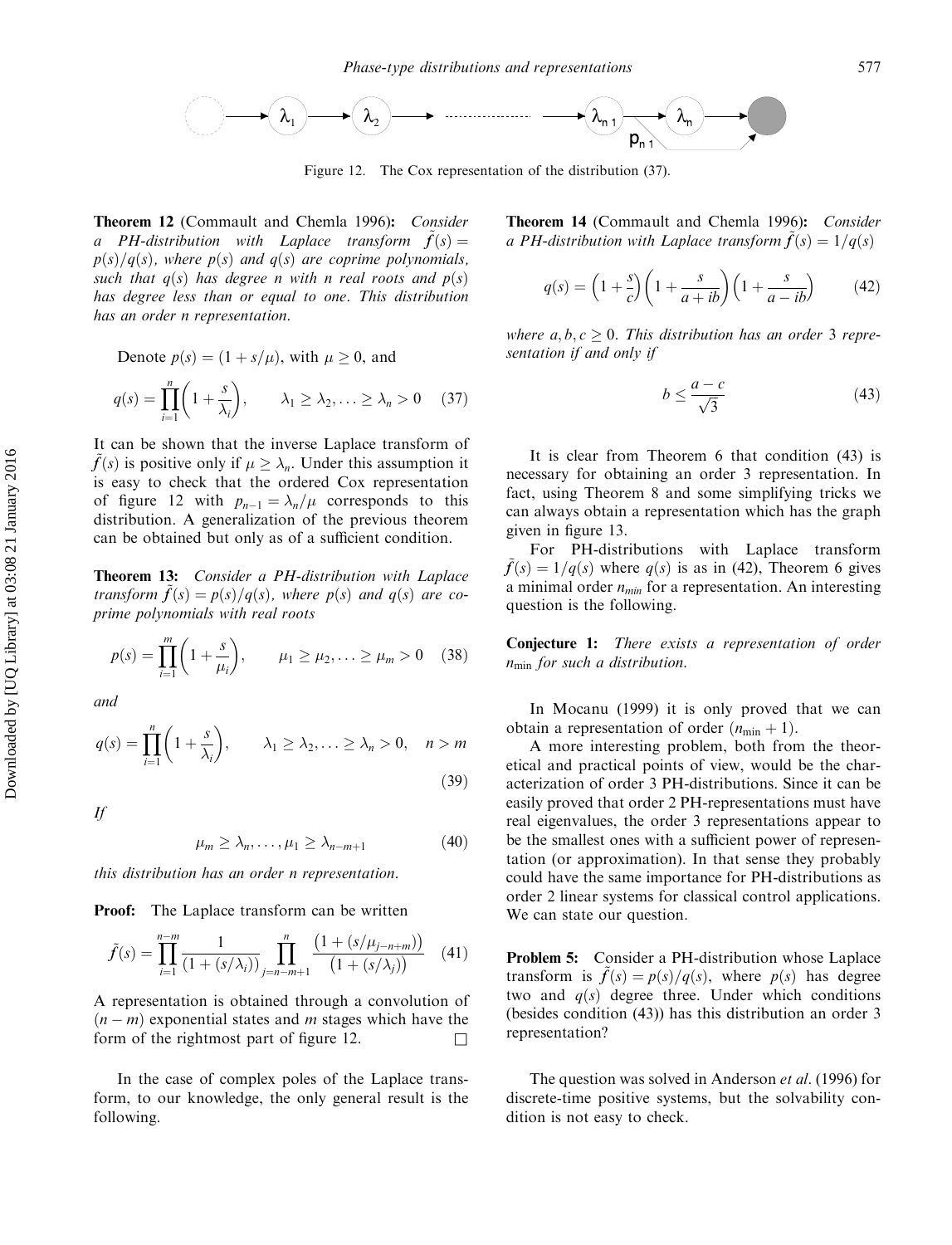

Figure 13. An order 3 representation for the *PH*-type distribution (42) under the condition (43).

## 7. On cyclicity of representations

It appears that the cyclicity issue plays a crucial role in the search for representations. In some cases the cyclicity is compulsory, that is when the Laplace transform of the distribution has non-real poles. From Theorem 9, when all the poles are real it follows that acyclic representations exist. But in some cases there may exist cyclic representations which may be of a smaller order than any acyclic one. To make more precise this questions let us go back to our example.

#### 7.1. Example

Consider again Example 1. From the physical modelling of the problem we obtained a cyclic representation. It is also clear that the more likely behaviour of the system consists in the cycling around states  $x_1, x_2, x_3, x_4$ , that is, the cyclicity here appears to be somewhat intrinsic. But if we compute the poles of  $\tilde{f}(s)$ , these poles are real and from Theorem 12 we know that there exists a Cox representation of order 4 for this distribution. If we change the input data to reinforce the cyclicity (in an intuitive sense) by increasing for example the repair rate to  $\mu = 20$ , we obtain

$$
\tilde{f}(s) = \frac{s+21}{s^4 + 44s^3 + 506s^2 + 884s + 21} \tag{44}
$$

but the poles remain real. Even more paradoxical, the non-real poles appear for small values of  $\mu$ . It can be proved that non-real poles occur for  $\mu \in (0, 5.729)$ . For example, with  $\mu = 5$  we get

$$
\tilde{f}(s) = \frac{s+6}{s^4 + 14s^3 + 56s^2 + 74s + 6} \tag{45}
$$

which has a pair of non-real poles. See also the behaviour of the feedback Erlang where the poles are non-real for any value of the feedback probability.

From this discussion it appears that the relation between the cyclicity of the representation and the existence of non-real poles is not yet fully understood.

#### 7.2. The triangular order

Since distributions with real poles have acyclic representations, it is natural to define the triangular order as the minimal order of an acyclic representation of this distribution. The definition and some properties of the triangular order were given by O'Cinneide in (1999). The paper also contains a characterization of this order. This characterization allows the author to compute the triangular order for a distribution whose Laplace transform is  $\tilde{f}(s) = p(s)/q(s)$ , where  $p(s)$  is a polynomial of degree 2 and  $q(s) = (1 + s/\lambda)^3$ . Unfortunately this is not a general practical tool to compute the triangular order for a given distribution. Moreover, it is easy to build examples where the triangular order is strictly greater than the order. An example with order 3 and triangular order 4 is given in Chemla (1993) (see also Botta et al. 1987, Harris et al. 1992).

It turns out that we can get a modest generalization of Theorem 12 for a case where the triangular order is equal to the degree of the distribution.

Theorem 15 (Commault and Chemla 1996): Consider a PH-distribution with Laplace transform  $f(s) =$  $p(s)/q(s)$ , where  $p(s)$  and  $q(s)$  are coprime polynomials with real roots, such that

$$
p(s) = (1 + s/\mu_1)(1 + s/\mu_2), \qquad \mu_1 \ge \mu_2 > 0 \qquad (46)
$$

$$
q(s) = \prod_{i=1}^{n} \left( 1 + \frac{s}{\lambda_i} \right), \qquad \lambda_1 \ge \lambda_2, \ldots \ge \lambda_n > 0 \quad (47)
$$

The distribution has triangular order n if and only if

$$
\mu_2 > \lambda_n \tag{48}
$$

and

$$
(\mu_1 + \mu_2) \ge (\lambda_{n-1} + \lambda_n). \tag{49}
$$

## 7.3. What is a good representation?

Since the generator  $T$  is to be used in matrix computations for performance evaluation, it is of interest that this matrix has the least possible order and has a nice structure. In particular the numerical inversion of T or the formal inversion of  $(sI - T)$  would highly benefit from a triangular form. In linear system theory we are used to the comfortable situation where we can achieve at the same time the minimal order and various canonical forms. This is no longer the case for the representation problem and in particular, as seen in the previous subsection, when triangular representations exist they may be of an order strictly larger than a cyclic one. Comparing the respective benefits of the incompatible goals of low order and triangular form raises the question: what is really a good practical representation? As far as cyclic representations are concerned, it has been proved (Maier 1993) that representations with embedded cycles are equivalent to representations with independent cycles (the 'no cycles within cycles' condition). Therefore, even if cyclicity is obligatory, this cyclicity can be made as less intricate as possible.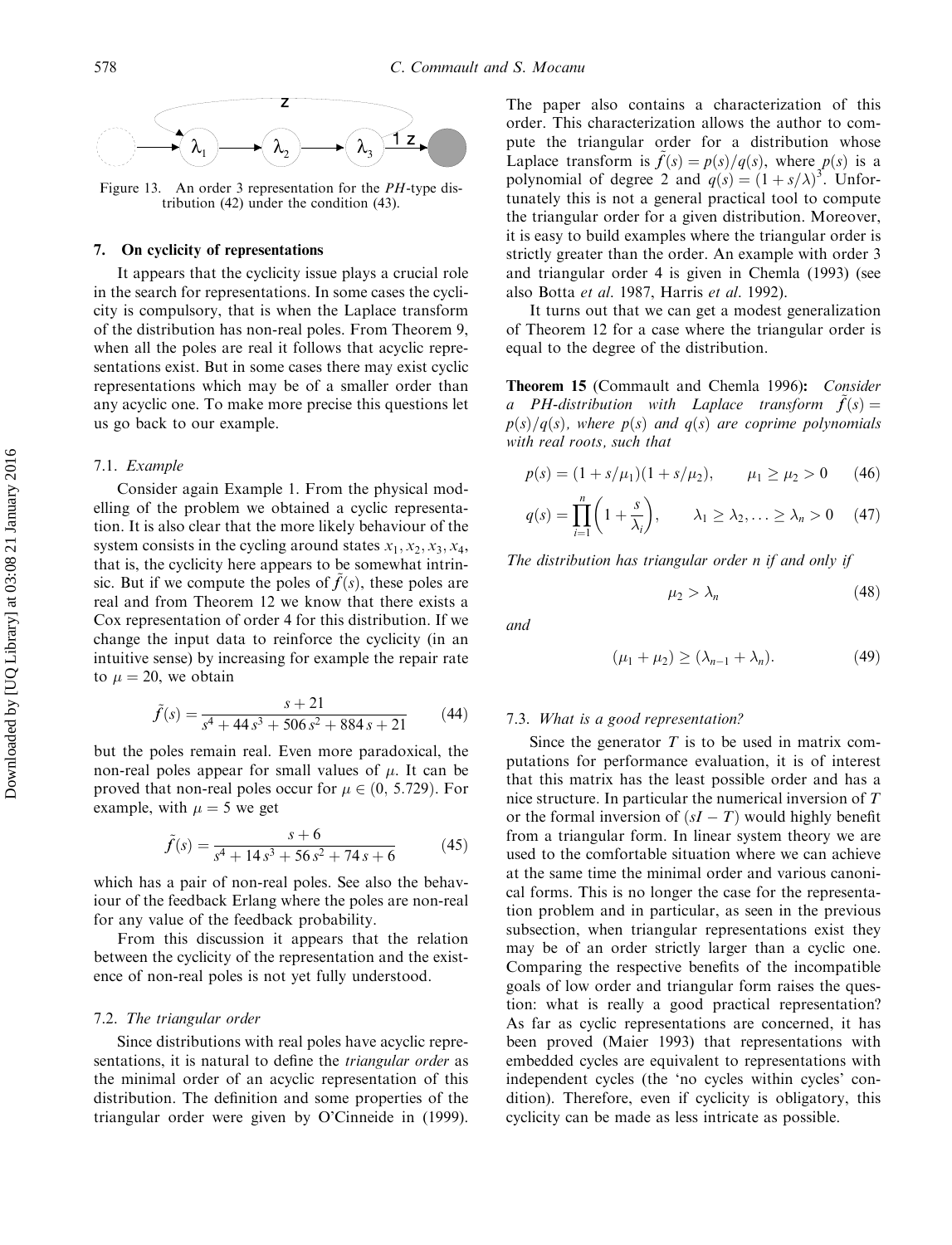Although the minimal representation problem remains a wonderful theoretical problem our feeling is that in practice canonical sparse forms should be used. For example, the constructive procedure in the proof of Theorems 9 and 10 gives rise to representations with a very interesting structure and of a reasonable order when they are implemented with some care.

#### 8. Conclusion

In this paper we have tried to make the system theory community aware of the problem of phase-type representations. This problem which is of a realization type has a lot of things in common with the classical linear system realization problem. It has also a lot of proper features which make it rather difficult and interesting. The general problem of finding a minimal representation for a given PH-distribution is still open and appears to be so difficult that it seems hopeless to attack it in its generality. Instead, we suggest that a set of partial problems could be solved to better understand the properties of the representations and incidentally solve some practical problems. In particular we feel that a better understanding of the properties of low order PH-distributions together with a complete characterization of their power of representation and approximation would certainly enhance considerably the appeal of this field of research.

We have also in this paper put a bridge between the PH-representation problem and the positive realization theory. These two fields had their own development starting with a common root which was the Perron– Frobenius theory. Our contribution, in particular through Theorem 4, is to make clear that the problems are essentially the same and that most of the results obtained in one of these fields could be translated in the other one. For example the structural results and canonical forms obtained for PH-representations have their natural counterparts for positive systems. Finally, we think that the communities of control and probability theory should work together on the exciting remaining open problems.

## Appendix

Proof of Corollary 1: As noted before, an acyclic representation can be transformed into a representation which is a convex combination (or mixture) of generalized exponentials (MGE). In this MGE, the longest path has the same length as the longest path in the original representation. The length (or number of edges) of this path in the graph is in fact the maximal number  $m$  of states which are visited before absorption plus one. If we consider all the distributions corresponding to paths in the MGE, the theorem says that their coef-

ficient of variation is greater than or equal to  $1/\sqrt{m}$ . If we can prove that the convex combination produces a coefficient of variation which is greater than or equal to the smallest coefficient of variation of the paths, we are done. If we prove this for two distributions the general result will follow easily. Consider two distributions  $\mu_1$  and  $\mu_2$  (which need not be phase-type), with respective mean values  $m_1$  and  $m_2$ , standard deviations  $\sigma_1$  and  $\sigma_2$ , coefficients of variation  $Cv_1$  and  $Cv_2$ . We assume that  $Cv_1 \leq Cv_2$ . We consider the convex combination with probabilities p and  $(1 - p)$  of these distributions, called  $\mu$ . We get for  $\mu$  the first and second moments which are

and

$$
E(\mu^2) = pE(\mu_1^2) + (1 - p)E(\mu_2^2) = p(\sigma_1^2 + m_1^2)
$$

$$
+ (1 - p)(\sigma_2^2 + m_2^2)
$$

 $E(\mu) = pm_1 + (1 - p)m_2$ 

Inserting these expressions in

$$
Cv^{2}(\mu) = \frac{E(\mu^{2}) - E(\mu)^{2}}{E(\mu)^{2}}
$$

we get after some calculations

$$
Cv^{2}(\mu) = \frac{p(1-p)(m_{1} - m_{2})^{2} + p\sigma_{1}^{2} + (1-p)\sigma_{2}^{2}}{E(\mu)^{2}}
$$

then

$$
Cv^{2}(\mu) \ge \frac{pm_{1}^{2}Cv_{1}^{2} + (1-p)m_{2}^{2}Cv_{2}^{2}}{E(\mu)^{2}}
$$

Since  $Cv_1^2 \leq Cv_2^2$  we get

$$
Cv^{2}(\mu) \geq Cv_{1}^{2} \frac{pm_{1}^{2} + (1-p)m_{2}^{2}}{(pm_{1} + (1-p)m_{2})^{2}}
$$

It is easy to see that

$$
pm_1^2 + (1-p)m_2^2 \ge (pm_1 + (1-p)m_2)^2
$$

And finally

$$
Cv^2(\mu) \geq Cv_1^2
$$

which ends the proof.  $\Box$ 

#### References

- ALDOUS, D., and SHEPP, L., 1987, The least variable phasetype distribution is Erlang. Communications in Statistics-Stochastic Models, 3, 467–473.
- Anderson, B. B. O., Deistler, M., Farina, L., and BENVENUTI, L., 1996, Nonnegative realization of a linear system with nonnegative impulse response. IEEE Transactions on Circuits and Systems, I, 43, 134–142.